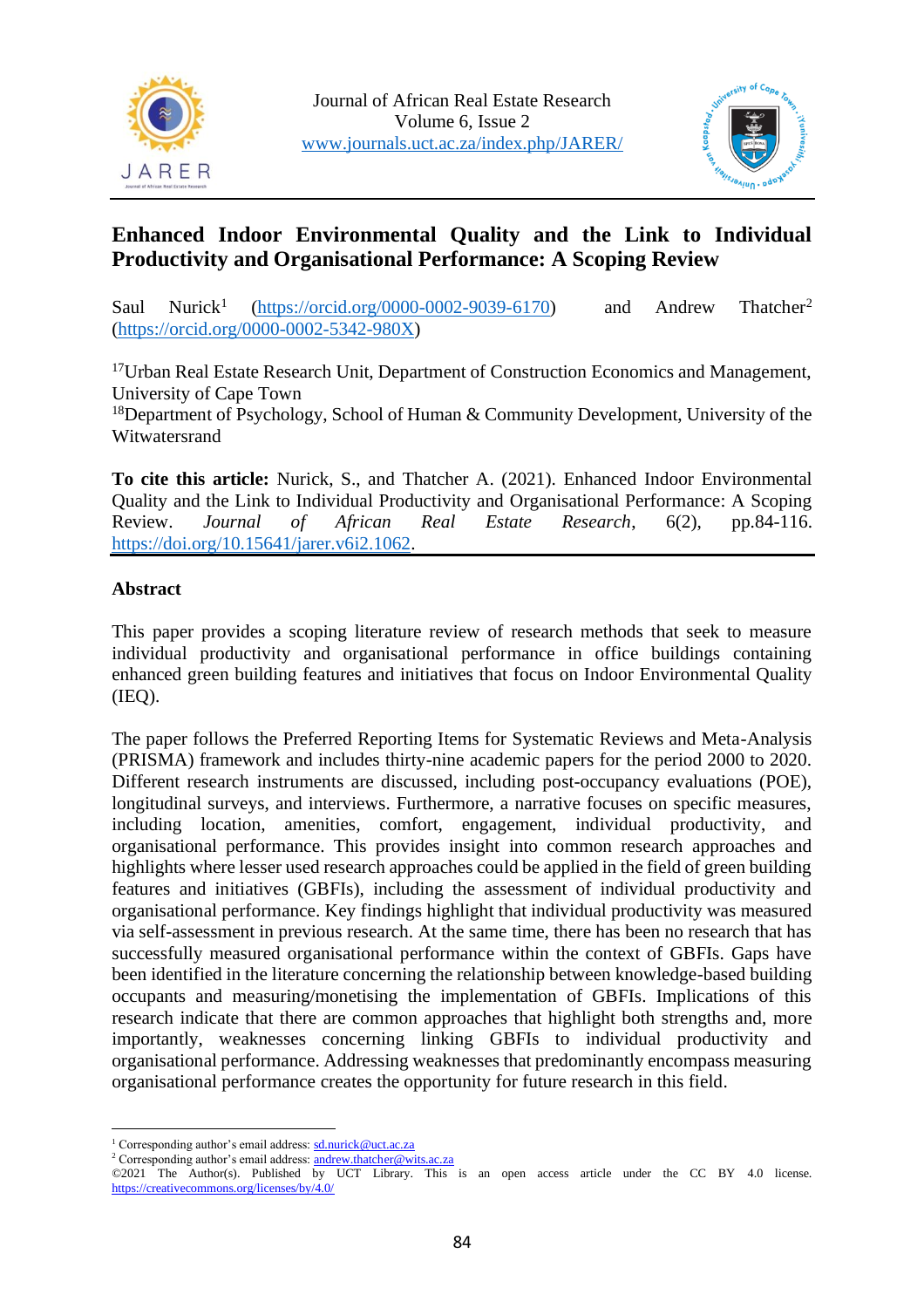#### **Keywords:**

green building features and initiatives (GBFIs), indoor environmental quality (IEQ), postoccupancy evaluation (POE), individual productivity, organisational performance

#### **1. Introduction**

Office workers comprising lawyers, bankers, management consultants and financial services specialists tend to be in A-grade or prime grade buildings containing GBFIs (Alker *et al.*, 2014). The success of the businesses that occupy prime office space is underpinned by individual productivity and organisational performance. Productivity in offices has shown to be difficult to accurately measure, where researchers have attempted a variety of methods (Nurick and Thatcher, 2021). Organisations assess individual productivity through either selfassessed or peer interviews or surveys. Organisational performance is comparatively easier to measure. This can be done by comparing reporting periods and/or comparing competing companies that offer similar products.

For a building to be certified green, it must contain some form of GBFI. The key GBFIs that this paper is centred around are indoor environmental quality (IEQ), which focuses on air quality, temperature, lighting, office layout, ventilation, and noise levels. The main thrust of this paper is to review the literature that examines the link between GBFIs, in the form of enhanced IEQ in green buildings and individual productivity and organisational performance. The relationship between GBFIs and individual productivity and organisational performance requires further scrutiny as green building advocates (councils and building owners) often maintain that green buildings, specifically the GBFIs linked to IEQ, yield enhanced productivity and performance (Alker *et al.*, 2014). According to the literature reviewed, this is not an entirely accurate statement, as there are findings that suggest that certain enhanced IEQ features can hinder individual productivity (Thatcher and Milner, 2012). This paper examines the research methods used to measure individual productivity and organisational performance in office buildings that contain green building features and initiatives (GBFIs). For the purposes of this paper, the definition of individual productivity is underpinned by pay, motivation, supervision and individual capability. These attributes contribute to organisational performance, which can be defined as the organisation's overall financial performance (Nurick and Thatcher, 2021). In order to review research approaches, this paper will assess the literature that collects empirical data in office contexts. The justification for a scoping literature review is to provide a concise approach to organise previous research so that commonalities and gaps become easily identifiable to generate a set of hypotheses (Tricco *et al.*, 2016).

The emergence of the green building movement appeared relatively recently in Africa, as there are only two established green building councils (South Africa and Kenya) on the continent. The Green Building Council of South Africa and the Kenya Green Building Society were established in 2007 and 2017, respectively, while green building councils in North America, Europe and Australia were formed in the late 1990s and early 2000s. Many green building advocates within Africa have claimed, with only anecdotal evidence, that green buildings result in improved productivity. Therefore, research linking enhanced IEQ to individual productivity and organisational performance plays a pivotal role in justifying the implementation of GBFIs within the African office market. Past research on the performance of green buildings has used a variety of approaches, with post-occupancy evaluations (POEs) arguably being a popular technique where quantitative and qualitative data are gathered. POE is one of the preferred methods for determining building user satisfaction levels about specific building elements of GBFIs. This is because POEs are viewed as diagnostic tools to assist in isolating specific building-related problems so that they can be addressed timeously without further compounding building user problems (Prieser, 1995).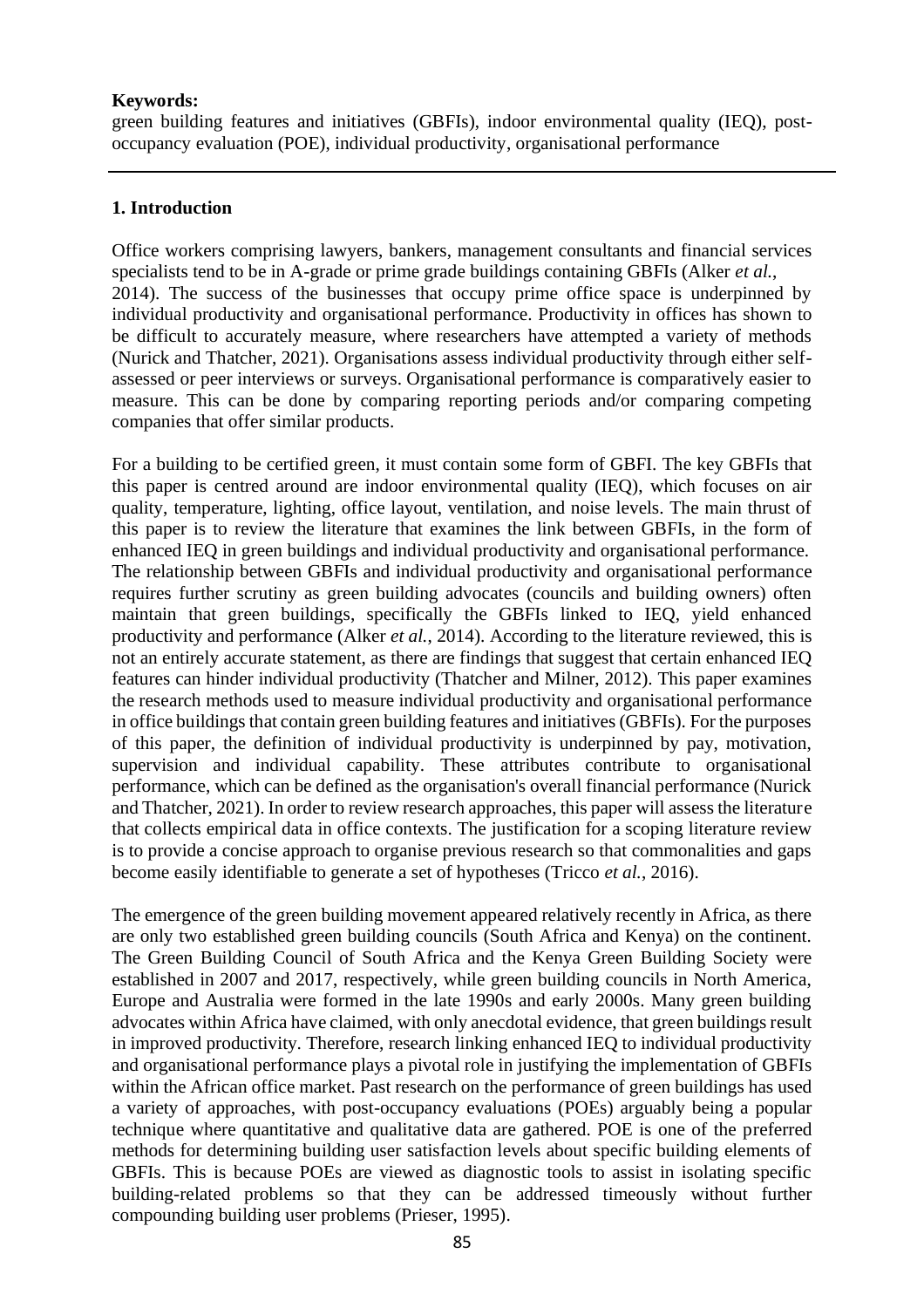According to Tagliaro and Ciaramella (2016), POEs are considered beneficial mechanisms for collating data to support the refinement of the real and perceived productivity of the building occupants. There have been very few longitudinal studies with a central focus on establishing a coherent link between GBFIs and employee/organisational outputs.

There are three main types of POEs:

1. Building user survey (BUS) is a standardised instrument that assesses building occupant's perceptions of their work environment

2. POEs that focus on building operations such as water, electricity, and waste

3. POEs that focus on the financial performance of the building, which is linked to a variety of line items that contribute to a building's income and expenses.

The main gap identified is that although past research is focused on the link between individual productivity and IEQ in the form of GBFIs, there is little research (and thus evidence) to link organisational performance to enhanced IEQ as the result of the implementation of GBFIs in the workplace. The theoretical model, Figure 1, developed by Nurick and Thatcher (2021), will be used based on the consolidation of earlier models and is thus the most up-to-date. Figure 1 shows the possible linkages between GBFIs, which lead to individual productivity and organisational performance. Suppose an organisation is satisfied with its rented space and performs well financially due to improved individual productivity (increased Return on Investment). In that case, there is a low chance of them seeking new rental premises upon lease expiration. If an office building experiences lower vacancies, this reduces the building's risk profile, which will reflect lower capitalisation and discount rates, thus enhancing the building value (Nurick *et al.*, 2015). Figure 1 provides a framework that underpins identifying the key methods used and assessment measures in the scoping literature review.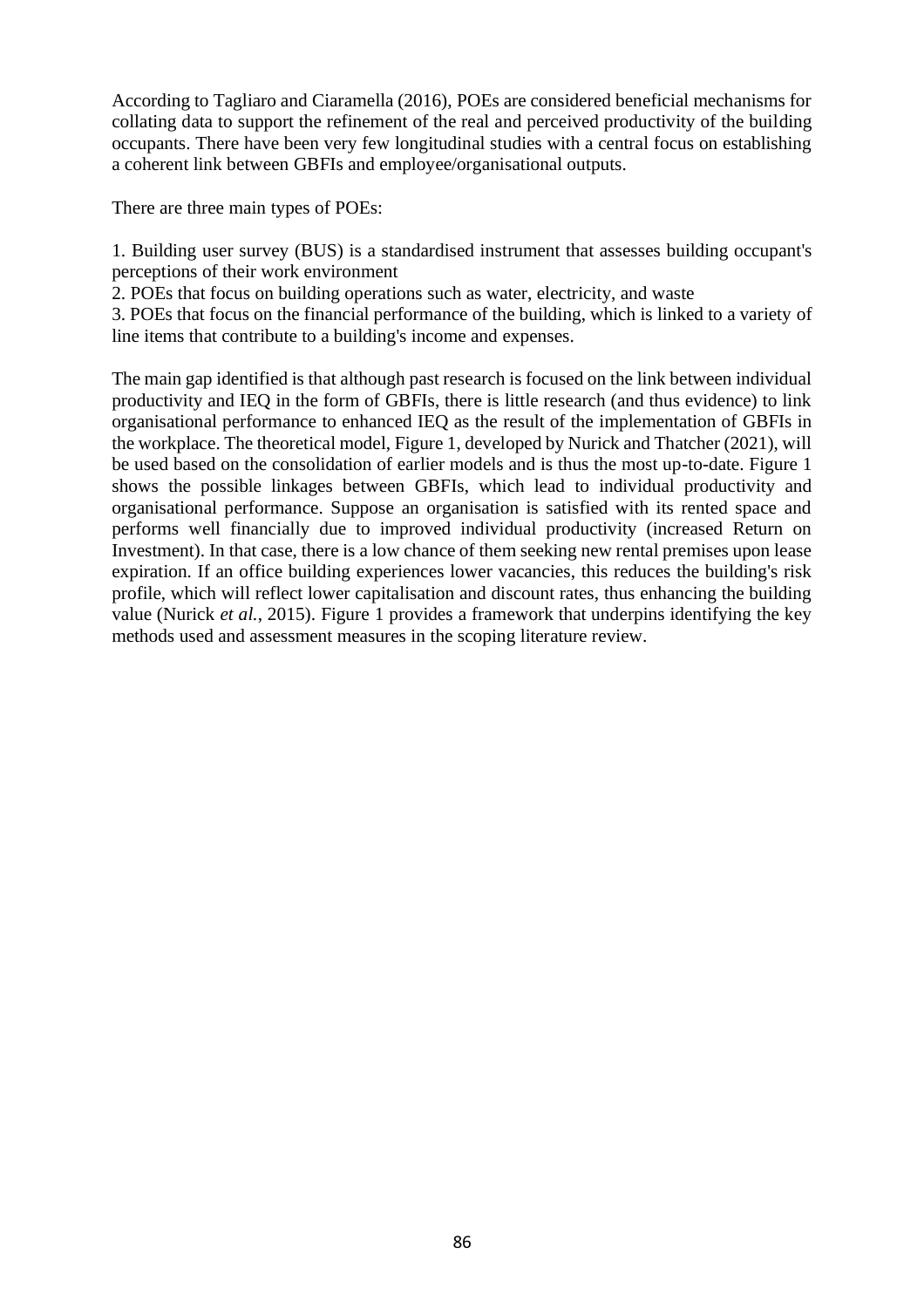

**Figure 1: Linkages of GBFIs to productivity and performance (Nurick and Thatcher, 2021: 29)**

#### **2. Methods**

The Preferred Reporting Items for Systematic Reviews and Meta-Analysis (PRISMA) (Moher *et al.*, 2009) framework was applied, involving the four steps of identification, screening, eligibility, and inclusion. A scoping review was utilised as it provides a mapping process (Levac *et al.*, 2010; Peters *et al.*, 2015) used to identify relevant areas for further enquiry in an area where there is only emerging evidence to provide clarification for key concepts and gaps (Tricco *et al.*, 2016). On the other hand, a systematic review offers a more detailed approach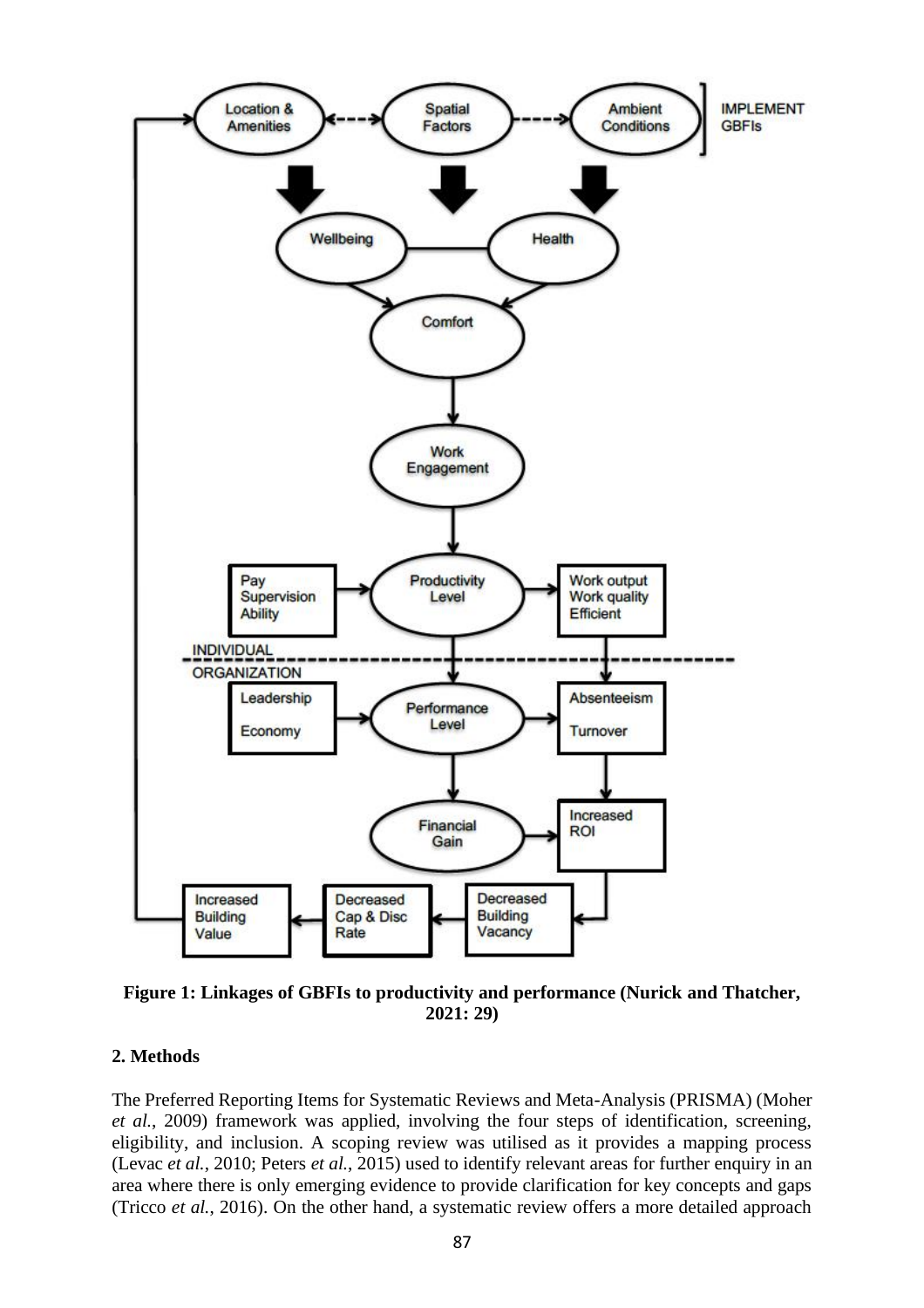that focuses on a specific research question in a relatively mature area. At the same time, a meta-analysis only refers to the statistical analysis encompassed within a systematic review. The application of the PRISMA framework allows for a transparent, logical approach that exhibits how articles were classified as included. A traditional literature review seldom provides this logical approach for the reader.

The process of identifying articles was relatively broad. The keywords of green building features and initiatives, post-occupancy evaluation, office productivity, organisational performance and indoor environmental quality were entered in Scopus and Google Scholar from 2000 to 2020. The keywords were selected as they covered a relatively broad spectrum that could be encapsulated within the scoping literature review. Additionally, some of the keywords corresponding to the theoretical framework are exhibited in Figure 1. It should be noted that a limitation of this scoping literature review is the exclusion of articles that only focus on a single GBFI, as there is potentially an exhaustive list of individual building components/features, which do not directly, or at best, very loosely link to IEQ. The reason for the twenty years is that the keywords are prominent in research areas in developed markets in the twenty-first century's first decade. This is due to the establishment of green building councils in North America, Europe, the United Kingdom and Australia in the late 1990s and early 2000s.

The search criteria were refined by intentionally focusing on peer-reviewed academic articles that specifically focused on methods for determining the impact of GBFIs on office workers. These academic papers included a variety of methods for assessing the impact of enhanced IEQ on office building occupants. Some papers applied slight variations of previous methods, while others attempted to apply new approaches to measuring individual productivity and organisational performance changes. In contrast, green building councils became more prominent in Africa and Asia circa 2010.

Over a hundred and twenty thousand journal articles were found using Google Scholar and Scopus, which contained at least one of the keywords. Two hundred twenty-five articles that contained more than one of the keywords were identified, with one hundred and eighty articles excluded at this point since they only focused on the building, not the occupants. Forty-five academic articles were screened as they contained more than two of the keywords and examined building occupants. Four articles were removed because they were literature reviews. The remaining 41 articles were considered eligible and focused on building components and/or people within simulated or natural settings. However, two articles were excluded because they only focused on IEQ and not people. This resulted in two groups of included articles  $(n = 39)$ of people within offices (experiments,  $n = 11$ , non-experiments,  $n = 28$ ). Figure 2 provides a flow diagram of the PRISMA process used in the scoping literature review.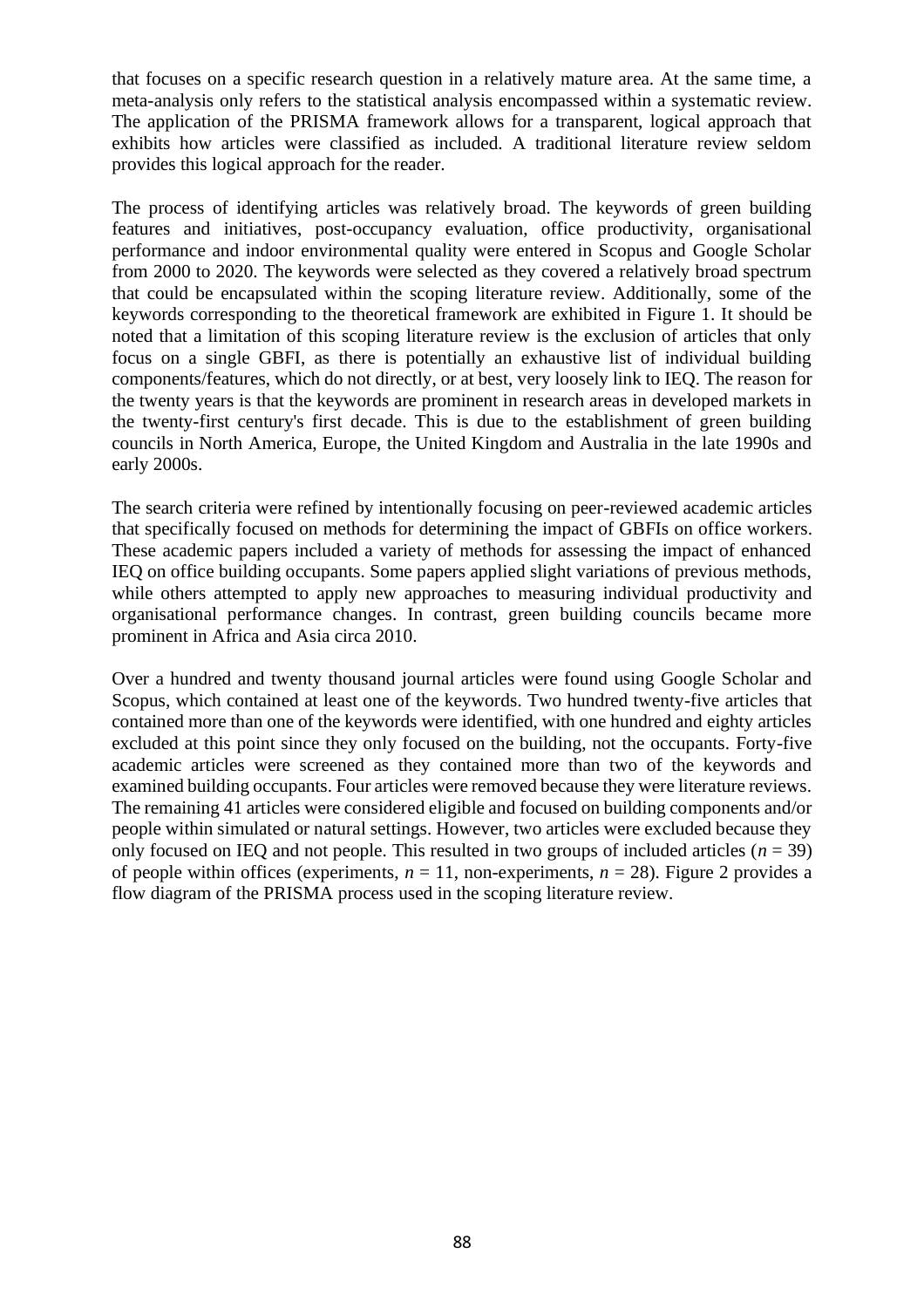



# *2.1 Selection of Studies for Review*

The 39 journal articles comprising this scoping literature review used a variety of research designs. The overall breakdown of the research design for the sample included 26 (67%) articles that use some form of survey only (i.e., conventional survey, POE or BUS), 8 (21%) articles use both surveys and simulated experiments, 3 (8%) articles only use simulated experiments, and 2 (5%) articles applied interviews as a form of data collection. The sample size used by the selected articles ranged from a few hundred to several thousand. There was a variety in the measures that were chosen for analysis. As per Table 1, the data collection techniques were either cross-sectional (19 articles, 49%) or longitudinal (20 articles, 51%). However, there were some commonalities across the majority of the selected studies. This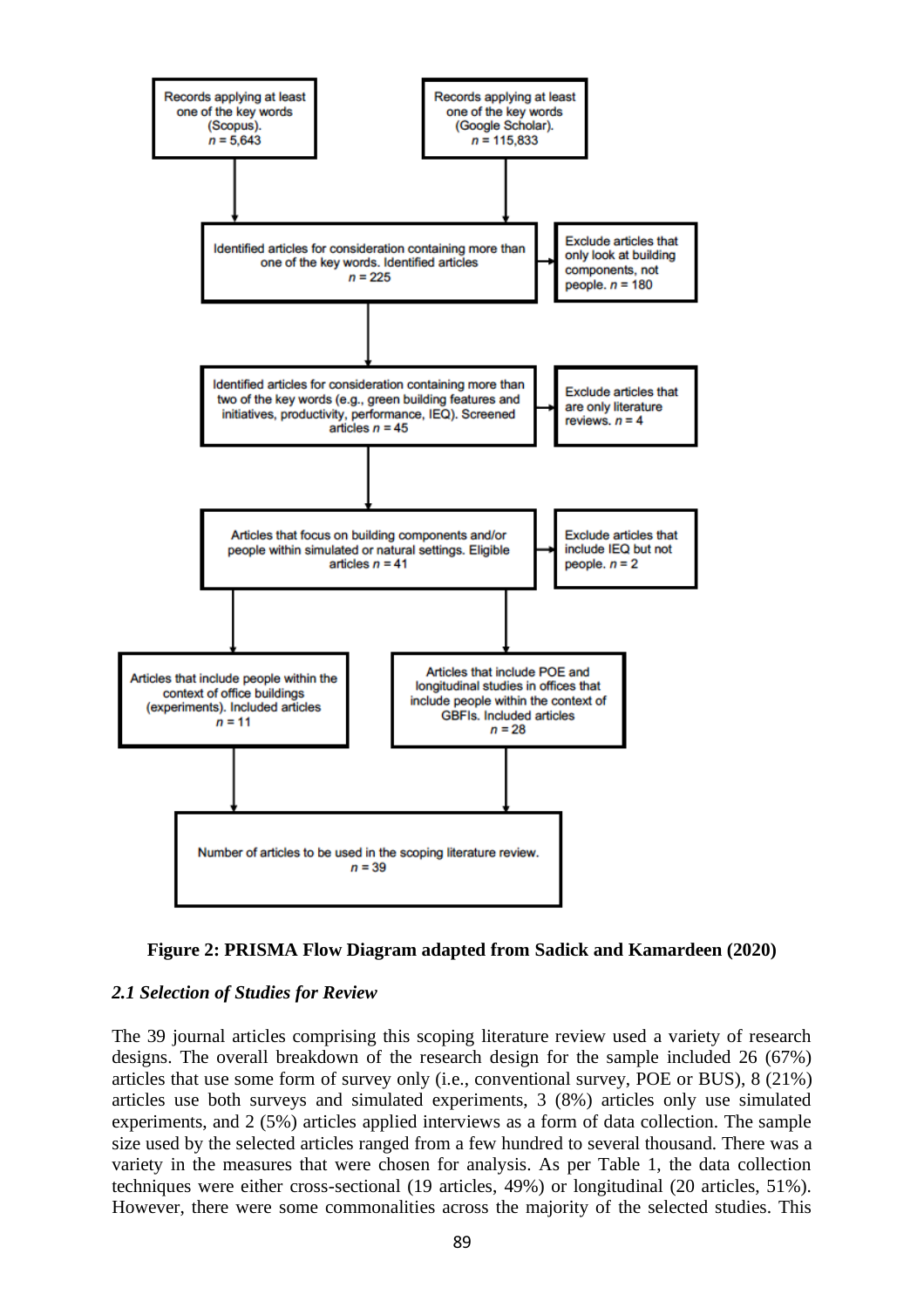included studies focused on IEQ of buildings containing GBFIs and how this impacted the user experience, including satisfaction levels. Methods of analyses exposed a group of standard approaches, including ANOVA (13 articles, 33%), descriptive statistics (20 articles, 51%), multivariate analysis (2 articles, 5%), non-parametric statistics (2 articles, 5%) and Spearman's rank-order correlation (2 articles, 5%). Many of the findings highlighted thermal comfort, temperature, ventilation, indoor air quality (IAQ), personal control of one's environment, building aesthetics, acoustics (both general and internal partitioning) and office configuration (open plan vs shared offices vs individual cellular offices) as the common GBFIs in the selected studies. The details of each journal article are given in Table 2. The order of the articles is chronological, starting in the year 2000.

| <b>Method of Analysis</b>          | <b>Number</b>  | Percentage $(\% )$ |
|------------------------------------|----------------|--------------------|
| <b>ANOVA</b>                       | 13             | 33%                |
| <b>Descriptive Statistics</b>      | 20             | 51%                |
| Multivariate Analysis              | 2              | 5%                 |
| <b>Non-Parametric Statistics</b>   | $\overline{c}$ | 5%                 |
| Spearman's Rank-Order Correlation  | $\overline{2}$ | 5%                 |
| <b>TOTAL</b>                       | 39             | 100%               |
|                                    |                |                    |
| <b>Duration of Data Collection</b> | <b>Number</b>  | Percentage         |
| Cross-sectional                    | 19             | 49%                |
| Longitudinal                       | 20             | 51%                |
| <b>TOTAL</b>                       | 39             | 100%               |

### **Table 1: Method of Analysis and Duration of Data Collection (n = 39)**

Further geographical analysis of the included articles indicated that the research was conducted across 17 countries. Most countries (14) are located in the northern hemisphere, while the remaining countries (3) are in the southern hemisphere. Most of the studies were conducted in one country; however, two of the studies researched buildings located in two countries, resulting in forty-one separate country-specific occurrences. Figure 3 shows the geographical spread of all seventeen countries.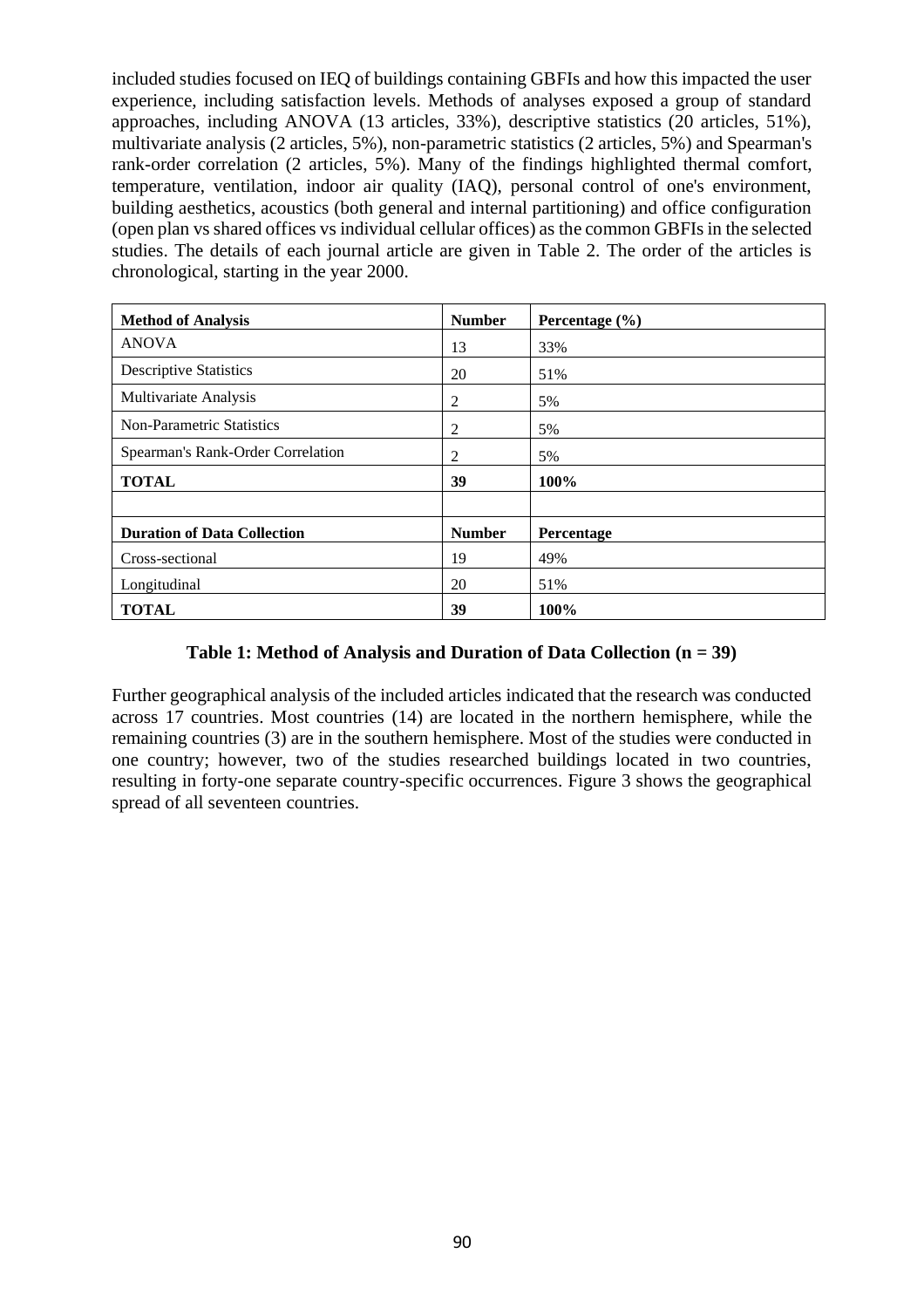

**Figure 3: Geographical spread of research**

# *2.2 Results*

The results in Table 2 below are derived from research conducted in different geographical locations (North America, Europe, Asia and Africa). Table 2 provides a breakdown for each of the 39 papers in terms of research design, subject and setting, method of analysis, duration of data collection, and results. This indicates that similar findings should be considered robust and somewhat conclusive, as each of these locations experiences different climatic conditions, which contribute to office building occupant comfort levels.

Eleven articles were conducted in simulated laboratory conditions that included people but not specifically within the organisational context of GBFIs. These experiments indicated that improving the office environment could result in improved productivity (Clements-Croome and Baizhan, 2000). These results can be extrapolated in more detail, such as removing air pollution positively impacting health and work productivity (Wargocki *et al.*, 2002; Wyon, 2004) and high temperatures and humidity adversely affecting concentration levels (Fang *et al.*, 2004).

It was established by Vischer (2007) that comfort comprised three elements: physical, psychological and functional, where all three elements contribute to individual productivity.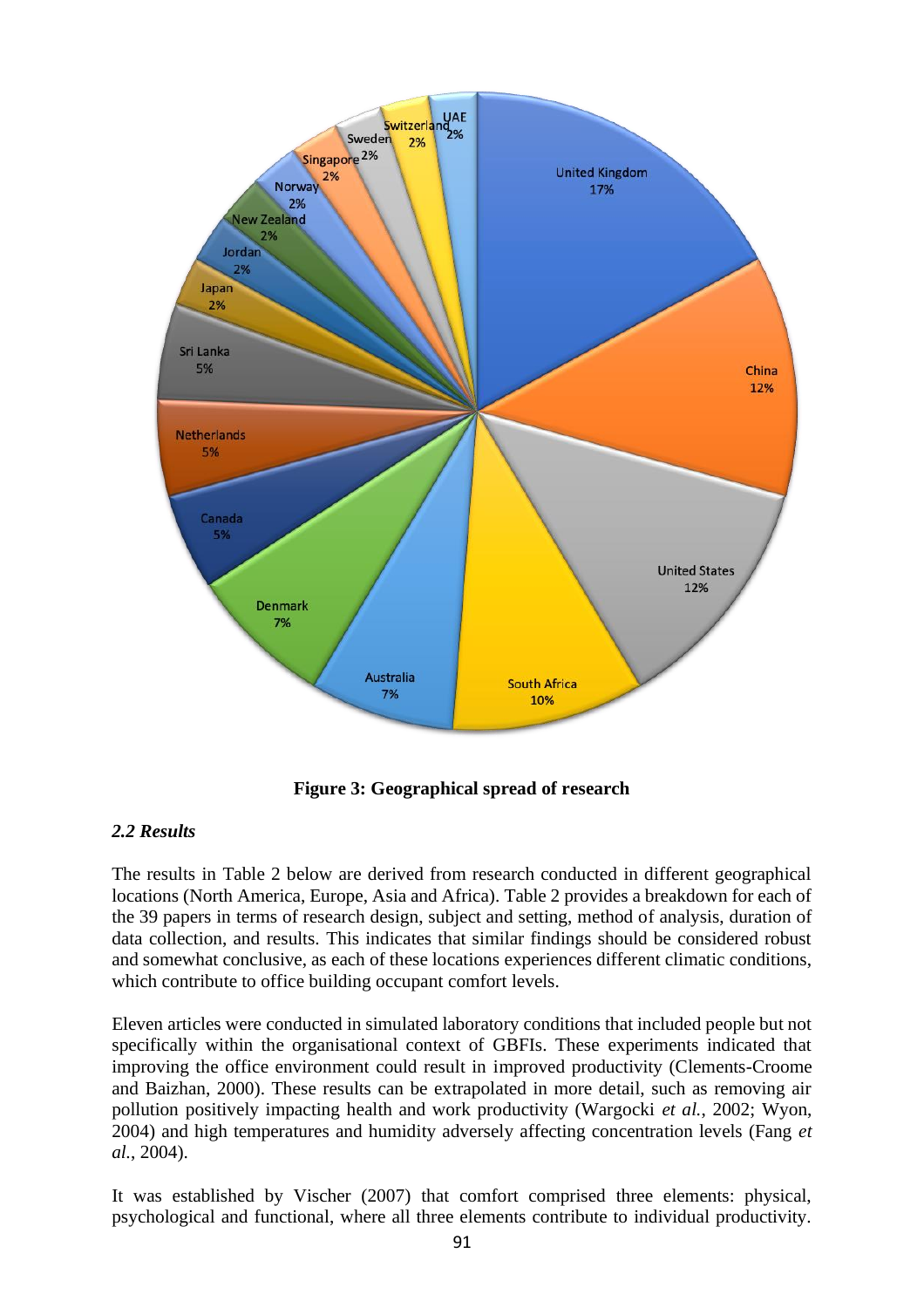This was confirmed by Wiik (2011), who found that physical and psychosocial environments significantly impacted productivity in an office building. Additionally, it was also found that behavioural components had a more significant influence on productivity than physical components in an office environment (Haynes, 2008).

Loftness *et al.* (2009) found that POEs benefit building occupants to assess building control, health, and productivity. In terms of office design, results indicated higher productivity levels with individual and shared offices compared to open-plan offices (De Been and Beijer, 2014). Haynes *et al.* (2017) partially agreed but noted that the configuration of open-plan offices was the main contributing factor that influenced productivity levels. However, Byrd and Rasheed (2016) stated that methods measuring perceived productivity were not sufficiently conclusive to substantiate the link between productivity and enhanced IEQ.

Leaman and Bordass (2007) conducted research that focused on comfort in terms of IEQ and their impact on health and productivity, with a specific focus on satisfaction. Results from the 28 articles contained POE, interviews and longitudinal surveys. All of these included people within the context of GBFIs. The findings indicated that generally, occupants of green buildings were satisfied with IEQ compared to conventional buildings; however, not all occupants were satisfied with enhanced IEQ, specifically the influence of comfort and control in buildings containing GBFIs.

According to Schwede *et al.* (2008), the physical attributes of an office environment that most influenced productivity were the acoustic and visual environments. The impact of green buildings on organisations and individuals researched by Kato *et al.* (2009) found that organisations tried to link GBFIs to productivity, employee retention and corporate environmental awareness. However, employees cited enhanced company image and environmental awareness as the factors that influenced their perceptions regarding GBFIs. Research by Singh *et al.* (2010) supported the notion that green buildings with enhanced IEQ resulted in superior health and perceived productivity of office building occupants. Gou, Lau and Chen (2012) found that subjective satisfaction with IEQ improved health and productivity. However, objective building measurements indicated that green buildings were uncomfortably cold in winter, thus highlighting a possible design flaw.

Gou, Lau and Zhang (2012) found that occupants of green buildings were more satisfied with the IEQ when compared to a conventional buildings. The green building occupants perceived that they were healthier and more productive (Niewenhuis *et al.*, 2014). This was contrary to research by Gou *et al.* (2013), who found mixed results for occupant satisfaction for green buildings. Gou and Siu-Yu Lau (2013) found that green building occupants were generally satisfied with the thermal environment. Still, contrasting indoor temperatures concerning the season was a source of discomfort. Therefore, green building design is needed to ensure satisfactory ventilation to meet occupant comfort requirements, as there is a relationship between perceived thermal satisfaction and measured individual productivity (Tanabe *et al.*, 2015).

It was established that many variables affect work productivity, especially for occupants located in open-plan office spaces (Guerin et al., 2012). Gou *et al.* (2014) stated that it was difficult to measure the impact of IEQ on office building occupants, where the main priorities were perceived health and productivity when comparing green and conventional buildings. Research conducted by Thatcher and Milner (2012) indicated contrary results, which highlighted that occupants of green buildings did not show improvements in psychological and physical wellbeing or perceived productivity. Research produced by Agha-Hossien *et al.* (2013) showed that enhanced IEQ resulted in an increase in productivity that was based on individual self-assessment. Further research by Feige *et al.* (2013) stated a relationship between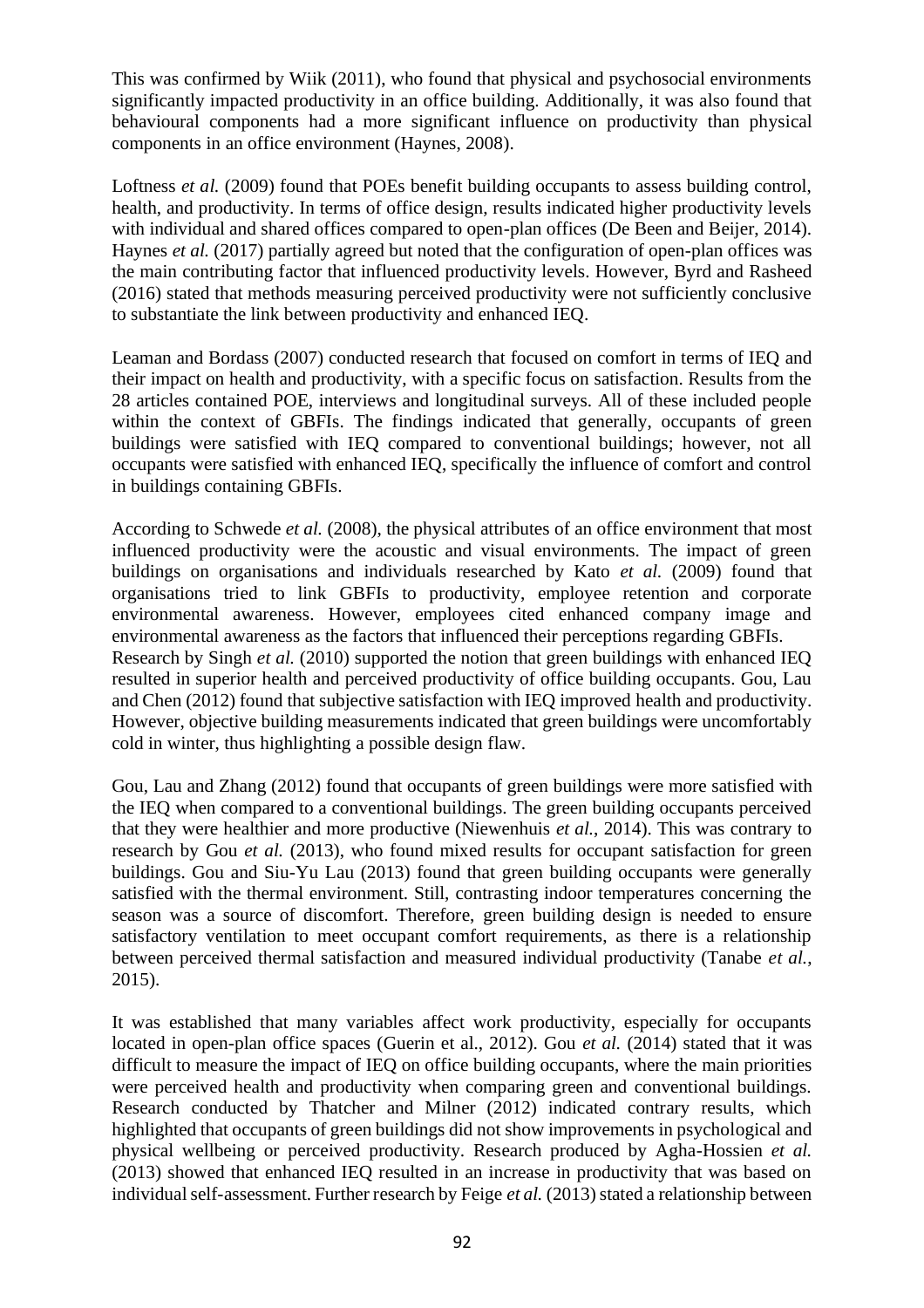the actual building and comfort levels. However, the link between comfort levels and work productivity was not fully confirmed.

Hedge and Dorsey (2013) and Thatcher and Milner (2014a) reported that IEQ factors alone did not result in occupant satisfaction. Both sets of authors continued by stating that ergonomics (i.e., physical workplace design) need to be considered in combination with IEQ (specifically thermal comfort and ventilation) to impact occupant satisfaction, health, and productivity positively. Research by Thatcher and Milner (2014) stated that although green buildings may positively impact occupant wellbeing, there was insufficient evidence to conclusively prove that green buildings result in improved health and productivity. Additional research is required to link individual productivity to organisational performance, specifically about financial gain. Activity-based work (ABW) environments/collaboration spaces require IEQ that focuses on air quality and building aesthetics, resulting in enhanced productivity, health, and building satisfaction (Candido *et al.*, 2016). This was supported by Thatcher and Milner (2016), who stated that enhanced IEQ resulted in an increase in perceived productivity and physical wellbeing. A different set of results were published by MacNaughton *et al.* (2016) in that green buildings must give the impression to building occupants of a high performing building to influence the perceptions and impact of IEQ on occupants. Mallawaarachchi *et al.* (2016), Mulville *et al.* (2016), Chadburn *et al.* (2017) and Mallawaarachchi *et al.* (2017) all, to a greater or lesser degree, highlighted individual system control as a factor that influenced IEQ satisfaction.

Green buildings generally resulted in higher job satisfaction and superior individual productivity assessments when compared to conventional buildings; however, some conventional buildings outperformed some green buildings in these metrics (Newsham *et al.*, 2017). Elnaklah *et al.* (2020) compared green and conventional buildings in terms of various IEQ factors and found that comfort was superior in green buildings, however individual productivity was slightly higher in conventional buildings, and there was no significant difference in absenteeism and presenteeism in either building type. It was established by Lee *et al.* (2020) that regardless of a green refurbishment or a new green building, the results were the same in IEQ user satisfaction and experienced health symptoms.

# *2.3 Measures and Variables*

Table 3 below unpacks the key measures, and previous researchers used them. The last measure, organisational performance, has not been analysed in any of the chosen journal articles cited in Table 2.

# *2.4 Critique*

Although the office environment seems to have been researched extensively in terms of the ambient environment and its impact on individual productivity, there are still areas that are either continuously re-examined or neglected altogether. The majority of journal articles used for this scoping literature review focused on the impact of IEQ on individuals in terms of their perceived productivity, thermal comfort, health and wellbeing. The applied overarching methods were POE, longitudinal studies, cross-sectional studies, and interviews.

The trends that appeared regarding measures included: user satisfaction with IEQ features such as temperature, thermal comfort, humidity, air quality, ventilation, noise, lighting, office configuration, and individual control of the ambient environment. Other non-building measures that appeared were: physical and mental wellbeing (Singh *et al.*, 2010), perception of working conditions (Thatcher and Milner, 2012), job satisfaction, absenteeism, presenteeism and perceived productivity (Thatcher and Milner, 2014b).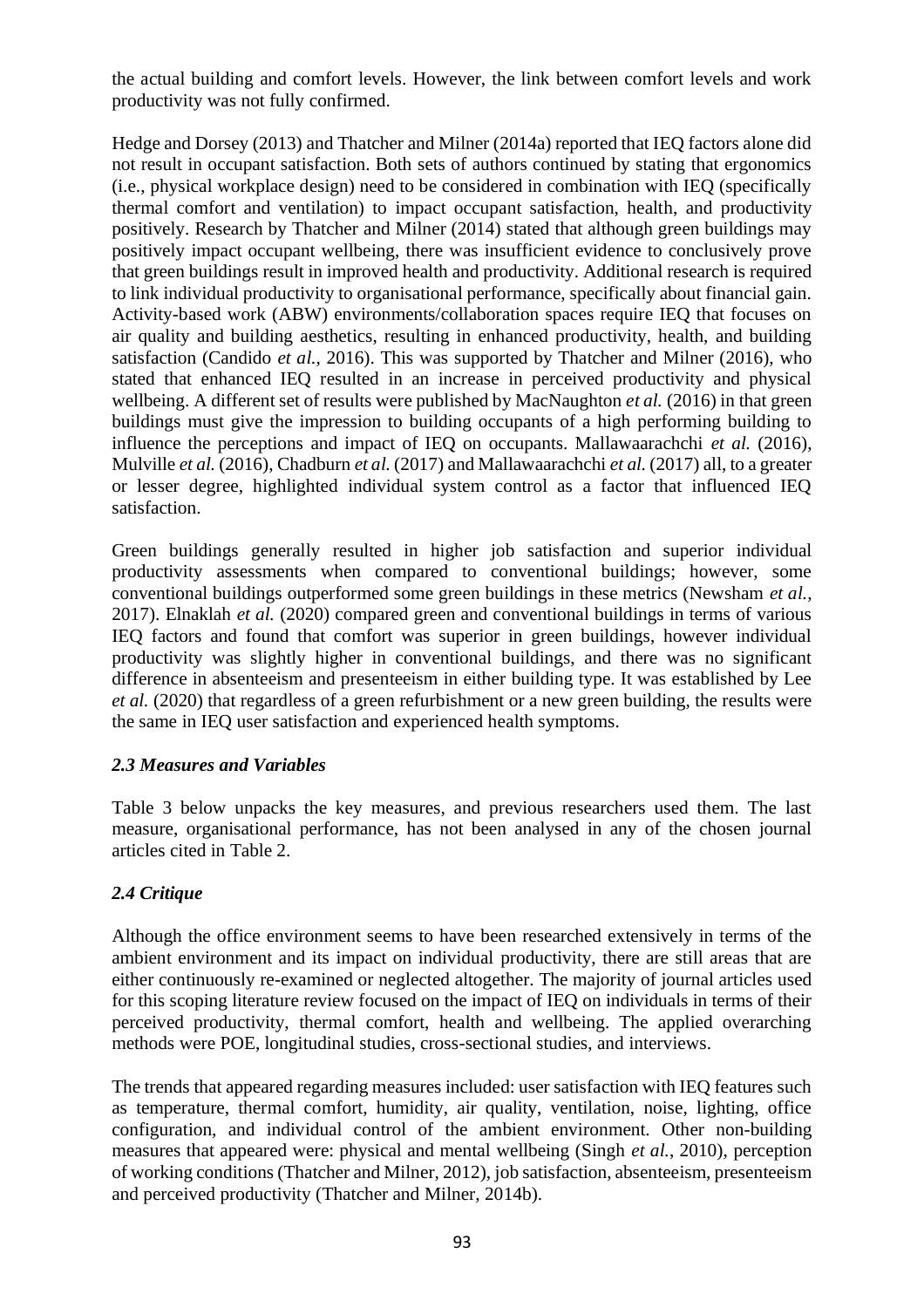The most prevalent methods of analysis were descriptive statistics or some form of multiple regression. While all of the journal articles either focused on the building or individuals operating within the building, no studies predominantly focused on the organisation and how GBFIs may impact the organisation's financial performance. This was a result of past researchers not attempting to link the impact of enhanced IEQ at an organisational level or, in the case of Feige *et al.* (2013), not being able to conclusively link improved individual productivity to an improvement in organisational performance that was measured by financial gain to the company. This was hypothesised but not definitively proven.

A challenge that needs to be acknowledged is that productivity may also be influenced by non-GBFIs factors within an organisation, such as implementing new executive leadership, which may drastically change strategic and operational policies, such as IT and HR regulations. One of the main weaknesses of previous studies is that individual productivity is self-assessed by the individual and/or their supervisor, which seldom results in a fully quantifiable set of comparable outputs over a period of time. Quantitative data has been collected via laboratory studies, which artificially simulates the office environment. This approach has its disadvantages, as the research subjects are generally aware of the purpose of the experiment, which can result in skewed data.

Ideally, measuring individual productivity needs to occur over a relatively long period in the actual office environment, which usually occurs through longitudinal studies. The main challenge with longitudinal studies is that when an organisation moves from an old to a new green building, the buildings are not identical, distorting the data. The differences in buildings tend to occur due to physical elements that are not directly linked to GBFIs, such as new internal configurations for working and resting stations (e.g., cafeteria and toilet locations). The location of the new building will impact commuting times. Additional amenities that are close or offered in the new building may impact individual productivity to a greater or lesser degree.

One of the challenges that have become apparent as a result of conducting a scoping literature review is the inconsistency concerning the assessed variables. Many variables tend to be analysed in isolation to productivity. This is often done without considering the impact of other variables within the greater context of GBFIs and individual productivity. These variables tend to include ambient conditions, spatial conditions, location, amenities, comfort and engagement. Most studies listed in Table 1 did not have a theoretical model that provides a foundation for their chosen variables. An example of such a model is exhibited in Figure 1, which shows the relationships between the variables.

There seems to be a lack of standardised approaches to measure the variables. These approaches include POE, BUS, close-ended questionnaires, environmental monitoring systems, different types of simulated office experiments and longitudinal studies. This inconsistency concerning the approach also creates difficulty when comparing results across several studies. There is additional inconsistency within the types of surveys that have been used across the different studies. This is mainly due to the time, i.e., cross-sectional vs longitudinal. A significant challenge is the inability to compare many studies, as each study seems to, at most, examine one or two GBFIs. Therefore, it may be beneficial to switch the focus solely from GBFIs to IEQ, allowing for a more high-level comparison across studies.

Another challenge is the inability to ascertain if there are commonalities across industry sectors, as most of the included studies chose not to disclose the company type to maintain anonymity. A final problem is how building(s) are incorporated into various studies. Some studies focus on one building containing GBFIs, while others attempt to compare conventional and green buildings. When comparisons are conducted, there is an additional difficulty in defining the sufficient and accurate criteria that are able to generate data that can result in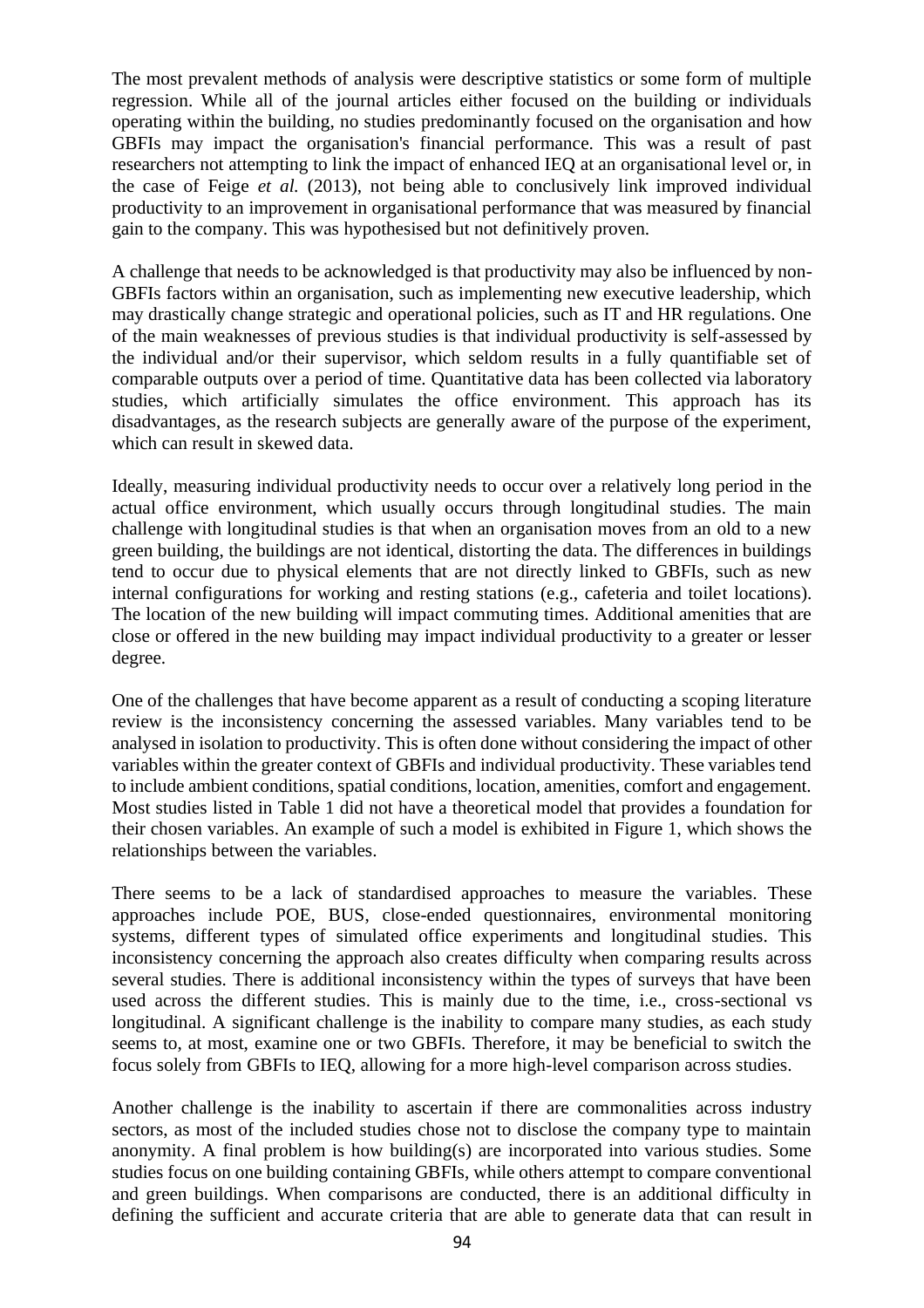meaningful conclusions. Therefore, measuring individual productivity within the context of organisational performance over a period of time in competing organisations may result in a data set that can assist in linking individual productivity to organisations' performance by providing quantifiable data to support the proposition that the implementation of GBFIs pertaining to IEQ in an office building increases individual productivity thus leading to an enhancement in organisational performance.

Some gaps require further research when comparing what has been done within the identified journal articles to the model linking GBFIs pertaining to IEQ to productivity and performance (Figure 1). There needs to be a specific focus on how knowledge-based building occupants can measure and/or monetise the implementation of GBFIs. This is a vital point, as capital expenditure by real estate companies is usually linked to some form of long-term return on investment (ROI). One of the variables that influence ROI is the vacancy rate, which is underpinned by the tenant's satisfaction with the space and/or the financial success of companies occupying the space to renew leases upon expiration. This will also impact valuation variables (discount and capitalisation rates), as is shown in Figure 1. Comparing companies located in buildings containing GBFIs against similar companies located in conventional buildings could provide an insight into linking GBFIs to organisational performance.

### **3. Discussion**

The benefit of a scoping literature review within this field of research is that it has provided a systematic approach to identifying specific journal articles that encapsulate office buildings, occupants, GBFIs, enhanced IEQ, and the resulting impact of several measures and variables on occupant comfort, wellbeing, and productivity. There appear to be commonalities regarding conducting research in measuring productivity in office space where IEQ has been enhanced. Additionally, there seem to be similar trends concerning the results regarding the emerging variables that have the most vital links to productivity and the indoor environment. The main findings revolve around occupants' satisfaction or comfort with the ambient environment and control thereof, focusing on air quality and temperature. The measurement of productivity is either through the supervisor (Newsham *et al.*, 2017) or, in most cases, self-assessed (Schwede *et al.*, 2008; Kato *et al.*, 2009; Agha-Hossien *et al.*, 2013; Mallawaarachchi *et al.*, 2016; Haynes *et al.*, 2017) when conducted in an organisation.

There are a variety of research designs, where the majority were cross-sectional studies, longitudinal studies, BUS, and/or POE. Most of the results highlighted office building occupants' wellbeing, comfort, and perceived productivity as the main findings across most articles classified as eligible/included. None of the studies managed to link individual productivity to organisational performance successfully, nor has this been a core research objective for the majority of the researchers in this field of study. One study attempted to find this link as a secondary component of their research (Feige *et al.*, 2013); however, the results were inconclusive. Therefore, there remains a gap in this research field, as the impact of the implementation of GBFIs, specifically enhanced IEQ, on individual productivity and its link to organisational performance (Figure 1) has yet to be established.

# **4. Conclusion**

There is minimal focus on how GBFIs impact specific organisations or industries. Although individual employees underpin organisations, there has yet to be research linking GBFIs to individual productivity and organisational performance within an office environment. The majority of the sample of journal papers have indicated that enhanced IEQ is positively received by office building occupants, as there is, to a greater or lesser extent, an improvement in self-assessed productivity, which physical and non-physical measures have influenced. It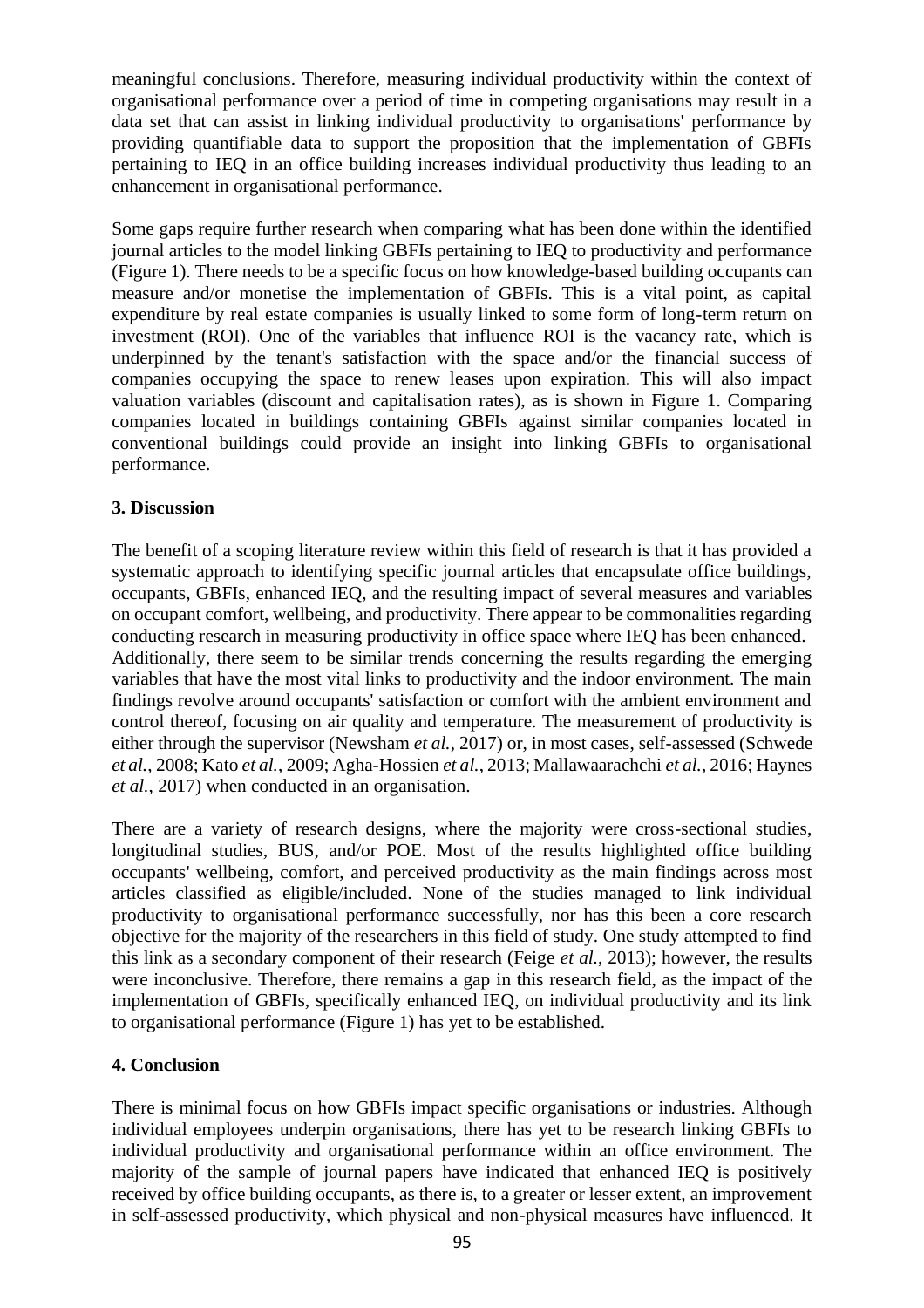should be noted that the main limitation of this scoping literature review includes the assessment of academic research conducted only within the last twenty years, which may indicate a bias towards certain types of research designs and methods of analysis.

### **5. Implications for Further Research**

Several financial institutions offer products for long-term investment. Typically, these products are categorised as low, medium, and high-risk investment options. The asset allocation that comprises these investment categories differs depending on the asset managers and the financial institution. The next step in this research area would be to quantitatively assess the impact of GBFIs, specifically enhanced IEQ, on organisational performance by comparing the same tenant type (e.g., financial services companies) located in green buildings and crossmapping their organisational performance against IEQ scores. Financial services companies located in green buildings with different IEQ ratings can be compared with the annualised return. A further study could be conducted to determine if there is a relationship between specific IEQ attributes (GBFIs) and annualised return (organisational performance). This would provide further insight into linking individual productivity and organisational performance to GBFIs. This analysis will hopefully provide further insight into the strategy of implementing GBFIs within an office environment.

### **References**

- Agha-Hossien, M., M, El-Jouzi, S., Elmualim, A., A, Ellis, J. and Williams, M. (2013) Postoccupancy studies of an office environment: Energy performance and occupants' satisfaction. *Building and Environment*, **69**, 121-130.
- Alker, J., Malanca, M., Pottage, C. and O'Brien, R. (2014) *Health, Wellbeing & Productivity in Offices. The next chapter for green building*. World Green Building Council.
- Bordass, B. and Leaman, A. (2005) Making feedback and post-occupancy evaluation routine 3: Case studies of the use of techniques in the feedback portfolio. *Building Research & Information*, **33**(4), 361-375.
- Byrd, H. and Rasheed, E., O. (2016). The Productivity Paradox in Green Buildings. *Sustainability*, **8**(4), 347.
- Candido, C., Zhang, J., Kim, J., de Dear, R., Thomas, L., Strapasson, P. and Joko, C. (2016) Impact of workspace layout on occupant satisfaction, perceived health and productivity. *In*, *Proceedings of 9th Windsor Conference: Making Comfort Relevant*, 7-10 April 2016, Windsor, UK.
- Chadburn, A., Smith, J. and Milan, J. (2017) Productivity drivers of knowledge workers in the central London office environment. *Journal of Corporate Real Estate*, **19**(2), 66-79.
- Clements-Croome, D. and Baizhan, L. (2000) Productivity and indoor environment. In Proceedings of *Healthy Buildings*, 629-634.
- Danielsson, C. and Bodin, L. (2008) Office Type in Relation to Health, Well-Being, and Job Satisfaction among Employees. *Environment and Behaviour*, **40**(5), 636-668.
- De Been, I. and Beijer, M. (2014). The influence of office type on satisfaction and perceived productivity support. *Journal of Facilities Management*, **12**(2), 142-157.
- Demerouti, E. and Bakker, A. (2008) The Oldenburg Burnout Inventory: a good alternative to measure burnout (and engagement). *In:* Halbesleben, J.R.B. (Ed.), *Handbook of Stress and Burnout in Health Care*. Nova Science, New York, NY.
- Elnaklah, R., Fosas, D. and Natarajan, S. (2020) Indoor environment quality and work performance in "green" office buildings in the Middle East. *Build Simul*, **13**, 1043-1062.
- Fang, L., Wyon, D., Clausen, G. and Fanger, P., O (2004) Impact of indoor air temperature and humidity in an office on perceived air quality, SBS symptoms and performance. *Indoor Air*, **14**(Suppl 7), 74-81.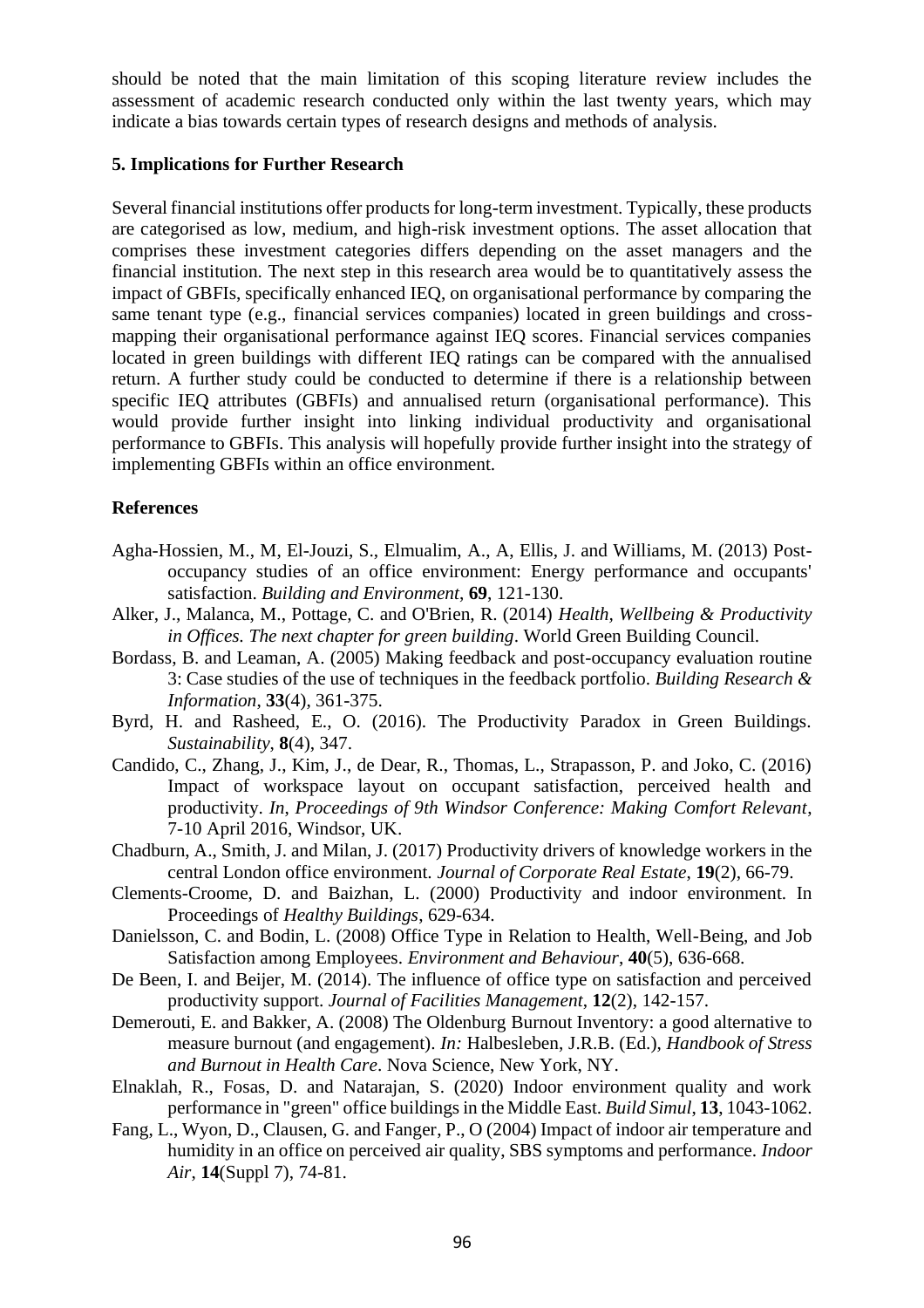- Feige, A., Wallbaum, H., Janser, M. and Windlinger, L. (2013) Impact of sustainable office buildings on occupant's comfort and productivity. *Journal of Corporate Real Estate*, **15**(1), 7-34.
- Gou, Z. and Siu-Yu Lau, S. (2013) Post-occupancy evaluation of the thermal environment in a green building. *Facilities*, **31**(7/8), 357-371.
- Gou, Z., Lau, S.S.-Y. and Chen, F. (2012) Subjective and Objective Evaluation of the Thermal Environment in a Three-Star Green Office Building in China. *Indoor and Built Environment*, **21**(3), 412-422.
- Gou, Z., Lau, S.S.-Y. and Zhang, Z. (2012) A comparison of indoor environmental satisfaction between two green buildings and a conventional building in China *Journal of Green Building*, **7**(2), 89-104.
- Gou, Z., Prasad, D. and Lau, S.S.-Y. (2013) Are green buildings more satisfactory and comfortable? *Habitat International*, **39**, 156-161.
- Gou, Z., Prasad, D. and Lau, S.S.-Y. (2014) Impacts of green certifications, ventilation and office types on occupant satisfaction with indoor environmental quality. *Architectural Science Review*, **57**(3), 196-206.
- Guerin, D., A., Brigham, J., K., Kim, H.-Y., Choi, S. and Scott, A. (2012) Post-occupancy evaluation of employees' work performance and satisfaction as related to sustainable design criteria and workstation type. *Journal of Green Building*, **7**(4), 85-99.
- Haynes, B., P. (2008) An evaluation of the impact of the office environment on productivity. *Facilities*, **26**(5/6), 178-195.
- Haynes, B., P., Suckley, L. and Nunnington, N. (2017) Workplace productivity and office type An evaluation of office occupier differences based on age and gender. *Journal of Corporate Real Estate*, **19**(2), 111-138.
- Hedge, A. and Dorsey, J., A. (2013) Green buildings need good ergonomics. *Ergonomics*, **56**(3), 492-506.
- Hedge, A., Erickson, W., A. and Rubin, G. (1996) Predicting Sick Building Syndrome at the Individual and Aggregate Levels. *Environmental International*, **22**(1), 3-19.
- Heerwagen, J. (2000) Green Buildings, Organizational Success, and Occupant Productivity. *Building Research & Information*, **28**(5).
- Kato, H., Too, L. and Rask, A. (2009) Occupier perceptions of green workplace environment: the Australian experience. *Journal of Corporate Real Estate*, **11**(3), 183-195.
- Laughton, K.-A. and Thatcher, A. (2018) Health and Wellbeing in Modern Office Layouts: The Case of Agile Workspaces in Green Buildings. *In:* Bagnara, S., Tartagalia, R., Albolino, S., Alexander, T. and Fujita, Y. (Eds.), *Proceedings of the 20th Congress of the International Ergonomics Association. IEA 2018. Advances in Intelligent Systems and Computing*, Vol. 825, 831-840.
- Leaman, A. and Bordass, B. (2007) Are users more tolerant of 'green' buildings? *Building Research & Information*, **35**(6), 662-673.
- Lee, J.-Y., Wargocki, P., Chan, Y.-H., Chen, L. and Tham, K.-W. (2020) How does indoor environmental quality in green refurbished office buildings compare with the one in new certified buildings? *Building and Environment*, **171**.
- Levac, D., Colquhoun, H. and O'Brien, K., K (2010) Scoping studies: advancing the methodology. *Implementation Science*, **5** (69), 1-9.
- Loftness, V., Aziz, A., Choi, J., Kampschroer, K., Powell, K., Atkinson, M. and Heerwagen, J. (2009) The value of post-occupancy evaluation for building occupants and facility managers. *Intelligent Buildings International*, **1**, 1-20.
- MacNaughton, P., Spengler, J., Vallarino, J., Santanam, S., Satish, U. and Allen, J. (2016) Environmental perceptions and health before and after relocation to a green building. *Building and Environment*, **104**, 138-144.
- Mallawaarachchi, H., De Silva, L. and Rameezdeen, R. (2016) Indoor environmental quality and occupants' productivity, Suggestions to enhance national green certification criteria. *Building Environment Project and Asset Management*, **6**(5), 462-477.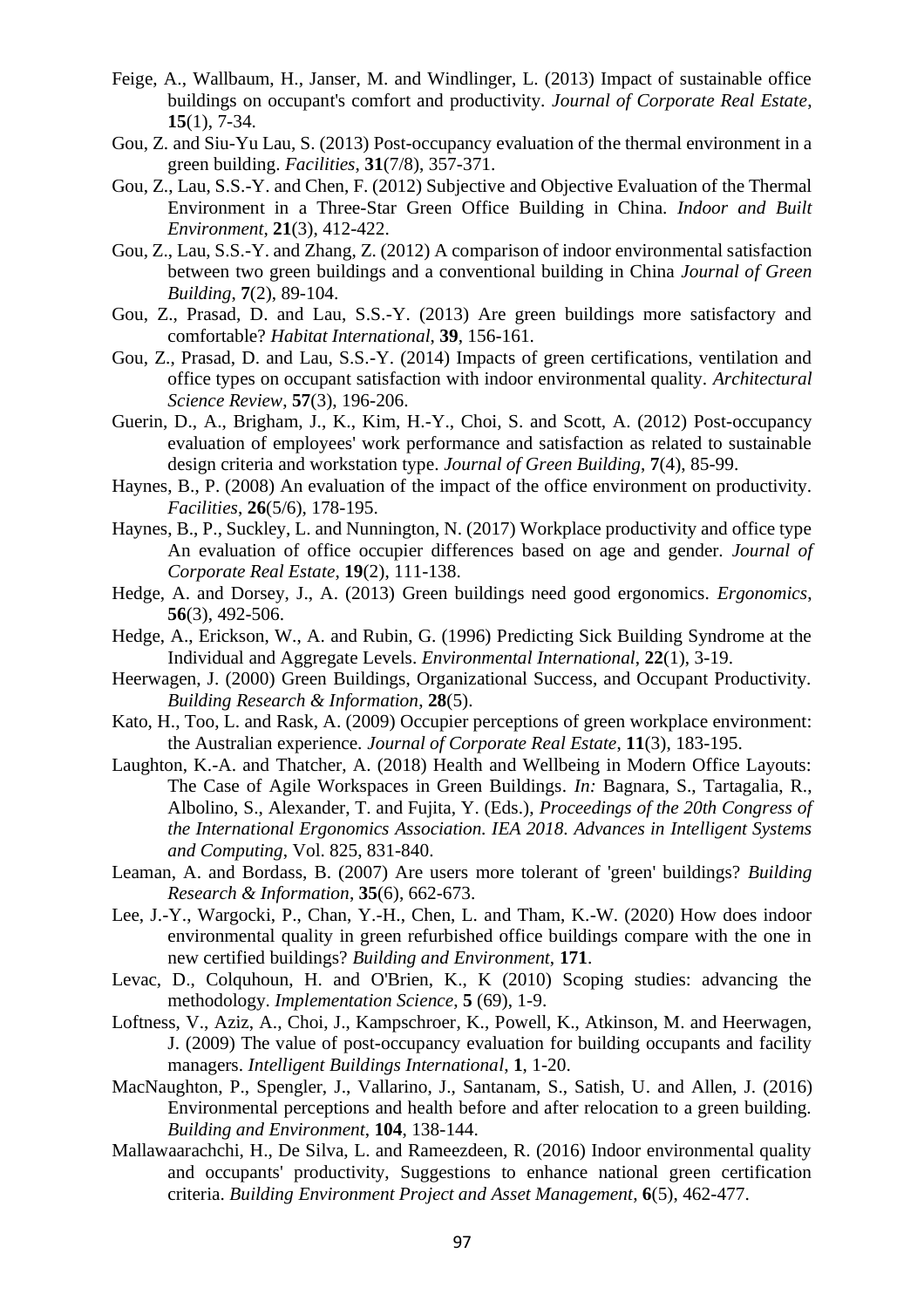- Mallawaarachchi, H., De Silva, L. and Rameezdeen, R. (2017) Modelling the relationship between green built environment and occupants' productivity. *Facilities*, **35**(3/4), 170- 187.
- McCormick, E.J. (1970) *Human Factors Engineering*. New York: McGraw-Hill.
- Moher, D., Liberati, A., Tetzlaff, J., Altman, D., G. and The PRISMA Group (2009) Preferred Reporting Items for Systematic Reviews and Meta-Analyses: The PRISMA Statement. *PLoS Medicine*, **6**(7), 1-6.
- Mulville, M., Callaghan, N. and Isaac, D. (2016) The impact of the ambient environment and building configuration on occupant productivity in open-plan commercial offices. *Journal of Corporate Real Estate*, **18**(3), 180-193.
- Newsham, G., R., Veitch, J., A. and Yitian, H. (2017) Effect of green building certification on organisational productivity metrics. *Building Research & Information*, **published online**, 1-12.
- Niewenhuis, M., Knight, C., Postmes, T. and Haslam, S., Alexander (2014) The Relative Benefits of Green Versus Lean Office Space: Three Field Experiments. *Journal of Experimental Psychology: Applied*, **20**(3), 199-214.
- Nurick, S. and Thatcher, A. (2021) The Relationship of Green Office Buildings to Occupant Productivity and Organisational Performance: A Literature Review. *Journal of Real Estate Literature*, **29**(1), 18-42.
- Nurick, S., Le Jeune, K., Dawber, E., Flowers, R. and Wilkinson, J. (2015) Incorporating Green Building Features and Initiatives into Commercial Property Valuation. *Journal of Sustainable Real Estate*, **7**(1), 21-40.
- Orborne, D.J. (1982) *Ergonomics at Work*. New York: Taylor & Francis.
- Peters, M., D., J., Godfrey, C., M., McInerney, P., Baldini Soares, C., Khalil, H. and Parker, D. (2015) *The Joanna Briggs Institute Reviewers' Manual 2015 Methodology for JBI Scoping Reviews*. The Joanna Briggs Institute, The University of Adelaide:
- Prieser, W., F., E. (1995) Post-occupancy evaluation: how to make buildings work better. *Facilities*, **13**(11), 19-28.
- Roelofsen, P. (2002) The impact of office environments on employee performance: The design of the workplace as a strategy for productivity enhancement. *Journal of Facilities Management*, **1**(3), 247-264.
- Sadick, A.-M. and Kamardeen, I. (2020) Enhancing employees' performance and well-being with nature exposure embedded office workplace design. *Journal of Building Engineering*, **32**, 1-11.
- Schaufeli, W., Bakker, A. and Salanova, M. (2006) The Measurement of Work Engagement With a Short Questionnaire, A Cross-National Study. *Educational and Psychological Measurement*, **66**(4), 701-716.
- Schaufeli, W., Salanova, M., González-Romá, V. and Bakker, A. (2002) The measurement of engagement and burnout: A two sample confirmatory factor analytic approach. *Journal of Happiness Studies*, **3**, 71-92.
- Schwede, D.A., Davies, H. and Purdey, B. (2008) Occupant satisfaction with workplace design in new and old environments. *Facilities*, **26**(7/8), 273-288.
- Singh, A., Syal, M., Grady, S., C and Korkmaz, S. (2010) Effects of Green Buildings on Employee Health and Productivity. *American Journal of Public Health*, **100**, 1665- 1668.
- Tagliaro, C. and Ciaramella, A. (2016) Experiencing smart working: a case study on workplace change management in Italy. *Journal of Corporate Real Estate*, **18**(3), 194-208.
- Tanabe, S.-i., Haneda, M. and Nishihara, N. (2015) Workplace productivity and individual thermal satisfaction. *Building and Environment*(91), 42-50.
- Thatcher, A. and Milner, K. (2012) The impact of a 'green' building on employees' physical and psychological wellbeing. *Work*, **41**, 3816-3823.
- Thatcher, A. and Milner, K. (2014a) Green Ergonomics and Green Buildings. *Ergonomics in Design: The Quarterly of Human Factors Applications*, **22**(5), 5-12.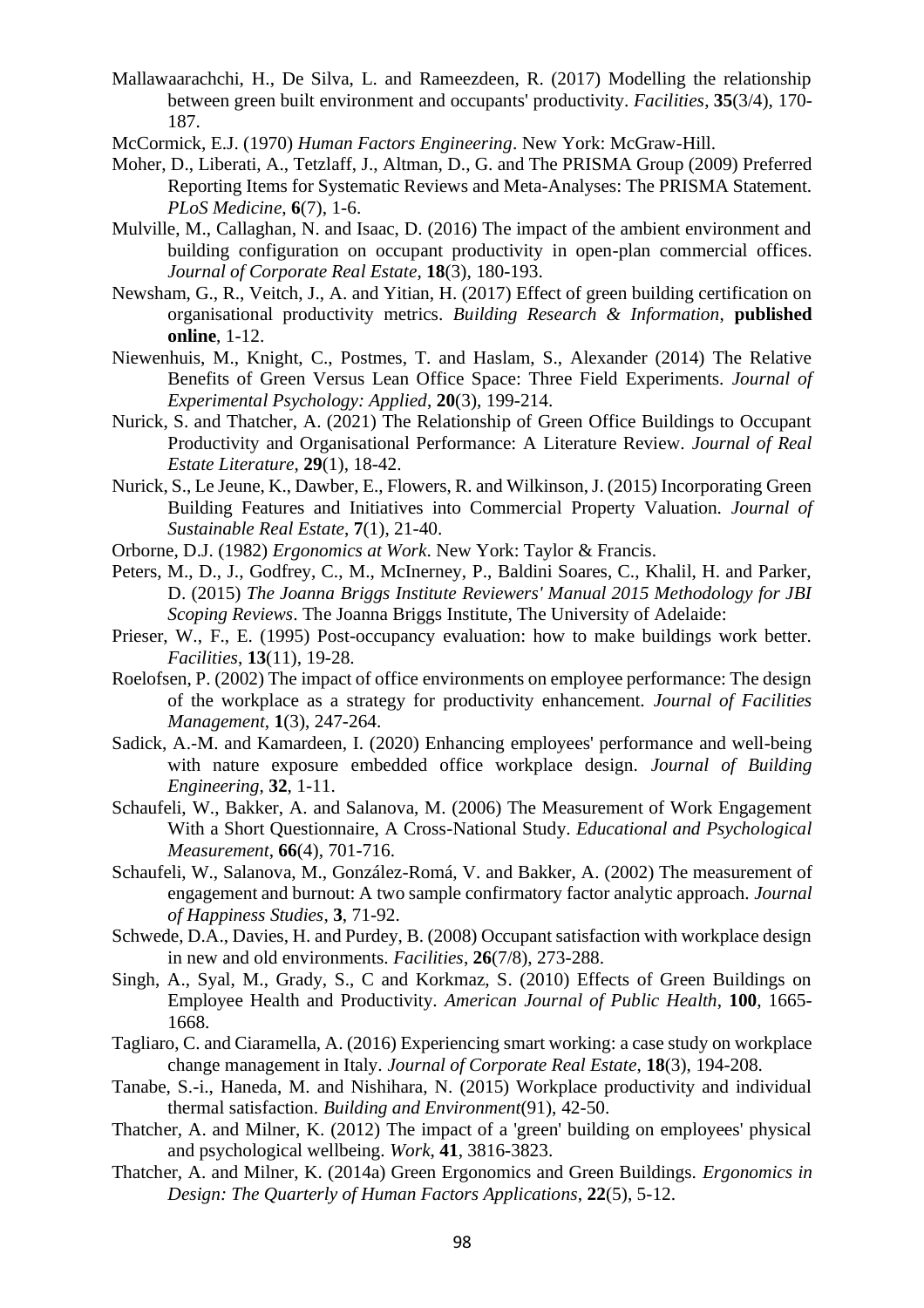- Thatcher, A. and Milner, K. (2014b) Changes in productivity, psychological wellbeing and physical wellbeing from working in a 'green' building'. *Work*, **49**, 381-393.
- Thatcher, A. and Chunilal, H. (2015) Development and validation of a workspace layout scale for use in green building certifications. In Proceedings of *Nordic Ergonomics Society 47th Annual Conference*, Lysaker, Norway.
- Thatcher, A. and Milner, K. (2016) Is a green building really better for building occupants? A longitudinal evaluation. *Building and Environment*, **108**, 194-206.
- Tricco, A., Lillie, E., Zarin, W., O''Brien, K., Colquhoun, H., Kastner, M., Levac, D., Ng, C., Pearson Sharpe, J., Wilson, K., Kenny, M., Warren, R., Wilson, C., Stelfox, H., T and Straus, S., E (2016) A scoping review on the conduct and reporting of scoping reviews. *BMC Medical Research Methodology*, **16**(15), 1-10.
- Vischer, J., C. (2007) The concept of environmental comfort in workplace performance. *Ambiente Construído, Porto Alegre*, **7**(1), 21-34.
- Wargocki, P., Lagercrantz, L., Witterseh, T., Sundell, J., Wyon, D., P. and Fanger, P., O (2002) Subjective perceptions, symptom intensity and performance: a comparison of two independent studies, both changing similarly the pollution load in an office. *Indoor Air*, **12**, 74-80.
- Wiik, R. (2011) Indoor productivity measured by common response patterns to physical and psychosocial stimuli. *Indoor Air*, **21**, 328-340.
- Wyon, D. (2004) The effects of indoor air quality on performance and productivity. *Indoor Air*, **14**, 92-101.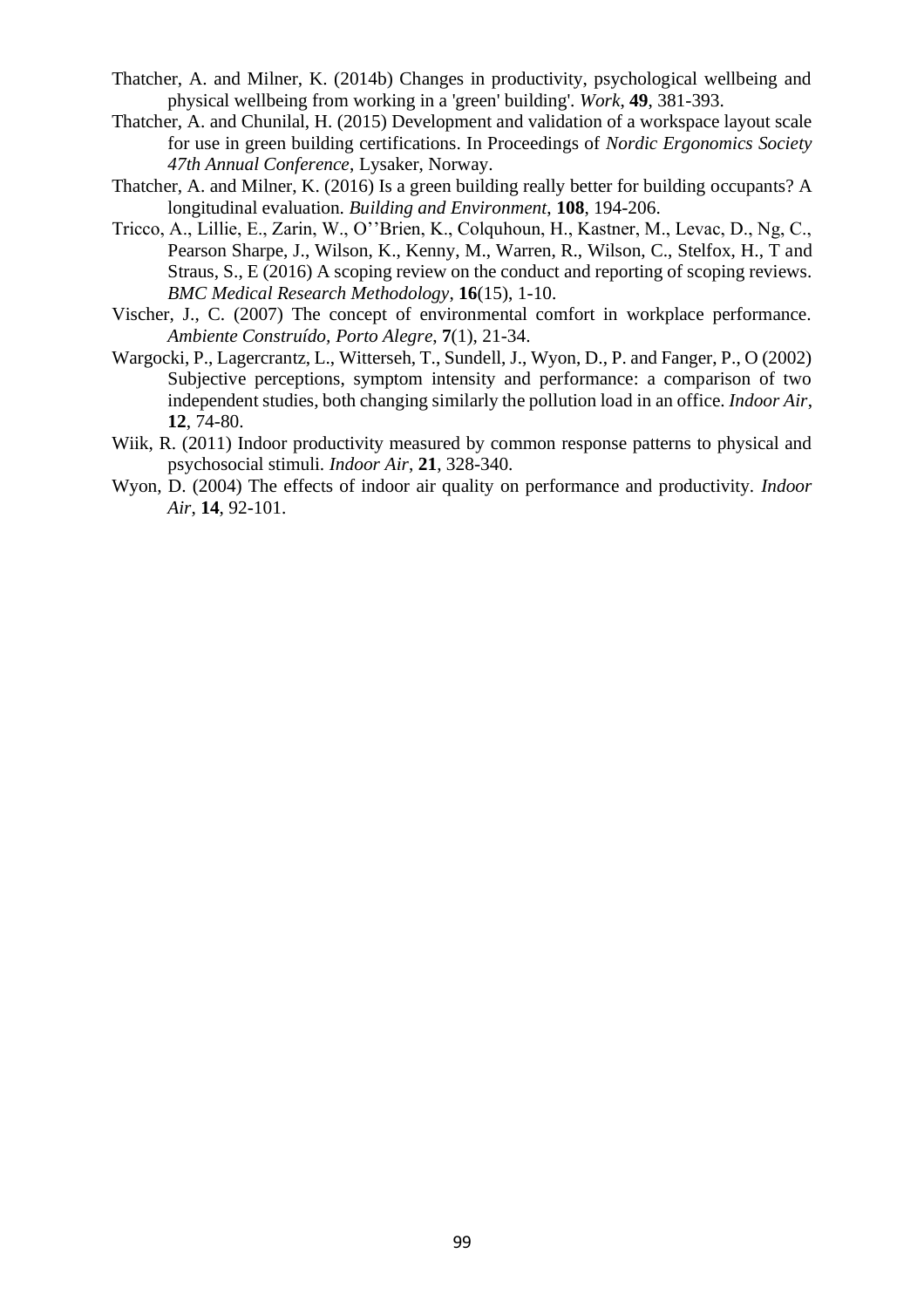# **Appendix**

| Author(s)             | <b>Research Design</b>                   | <b>Subject</b><br>and               | <b>Method</b><br>(s)       | <b>Duration</b><br>of | <b>Results</b>            |
|-----------------------|------------------------------------------|-------------------------------------|----------------------------|-----------------------|---------------------------|
|                       |                                          | <b>Setting</b>                      | of Analysis                | Data                  |                           |
|                       |                                          |                                     |                            | <b>Collection</b>     |                           |
| Clements-             | Occupational<br><b>Stress</b>            | Focus<br>on                         | Spearman                   | Cross-sectional       | Improving                 |
| Croome<br>and         | Indicator<br>(OSI)                       | crowded                             | rank                       |                       | the<br>office             |
| Baizhan               | Survey.                                  | offices/physical                    | correlation                |                       | environment               |
| (2000)                |                                          | environments,                       | coefficient,               |                       | could result              |
|                       |                                          | impacting<br>job                    | multiple                   |                       | in improved               |
|                       |                                          | satisfaction<br>and                 | regression, F-             |                       | productivity.             |
|                       |                                          | productivity.                       | test.                      |                       |                           |
|                       |                                          |                                     |                            |                       |                           |
|                       |                                          |                                     |                            |                       |                           |
|                       |                                          |                                     |                            |                       |                           |
|                       |                                          |                                     |                            |                       |                           |
|                       |                                          |                                     |                            |                       |                           |
|                       |                                          |                                     |                            |                       |                           |
|                       |                                          |                                     |                            |                       |                           |
|                       |                                          |                                     |                            |                       |                           |
|                       |                                          |                                     |                            |                       |                           |
|                       |                                          |                                     |                            |                       |                           |
|                       |                                          |                                     |                            |                       |                           |
|                       |                                          |                                     |                            |                       |                           |
|                       |                                          |                                     |                            |                       |                           |
|                       |                                          |                                     |                            |                       |                           |
|                       |                                          |                                     |                            |                       |                           |
| Wargocki<br>et        | The experiment of                        | Comparison<br>of                    | Descriptive                | Cross-sectional       | Removal of                |
| al. (2002)            | removing<br>air                          | perceptions<br>of                   | statistics, t-             |                       | air pollution             |
|                       | pollution sources in                     | work                                | test,                      |                       | positively                |
|                       | two buildings, where                     | performance<br>in                   | Wilcoxon                   |                       | impacted                  |
|                       | thirty<br>subjects                       | office<br>an                        | chi-<br>test,              |                       | health<br>and             |
|                       | participated in each                     | environment                         | squared.                   |                       | work                      |
|                       | building.                                | when<br>air                         |                            |                       | performance               |
|                       |                                          | pollution<br>loads                  |                            |                       | in an office              |
|                       |                                          | are changed.                        |                            | Cross-sectional       | building.                 |
| Fang et al.<br>(2004) | Experiment<br>and<br>office<br>simulated | Impact of indoor<br>temperature and | Descriptive<br>statistics, |                       | Uncomforta<br>bly<br>high |
|                       | work of 30 female                        | humidity on SBS                     | ANOVA,                     |                       | temperatures              |
|                       | subjects.                                | and performance.                    | Wilcoxon                   |                       | (gender-                  |
|                       |                                          |                                     | rank test.                 |                       | specific) and             |
|                       |                                          |                                     |                            |                       | humidity                  |
|                       |                                          |                                     |                            |                       | levels                    |
|                       |                                          |                                     |                            |                       | adversely                 |
|                       |                                          |                                     |                            |                       | affect                    |
|                       |                                          |                                     |                            |                       | concentratio              |
|                       |                                          |                                     |                            |                       | n levels.                 |

**Table 2: Selected sample of journal articles (included** *n* **= 39)**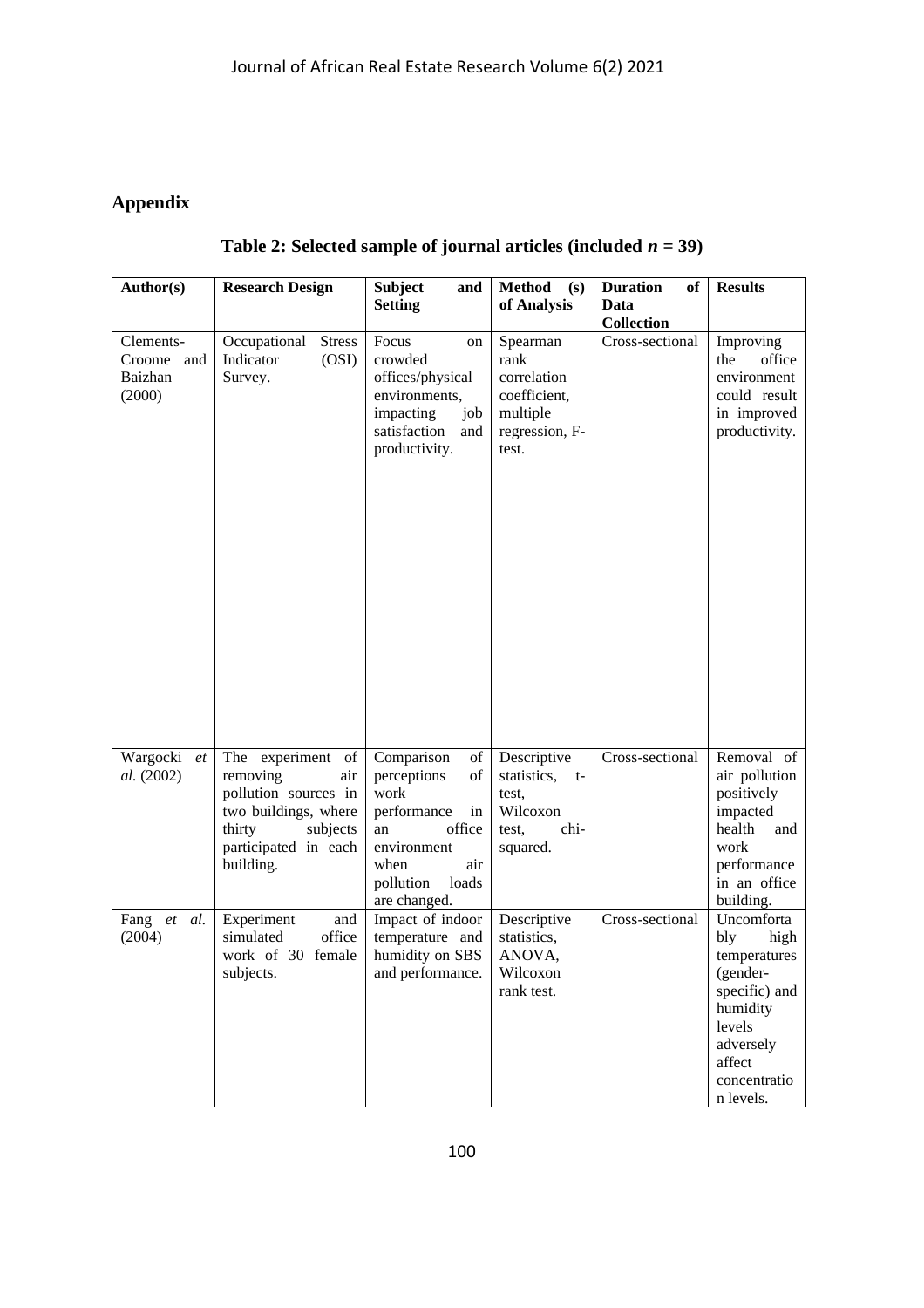| Wyon (2004)                                | The experiment of up<br>to five hours of where<br>of<br>sources<br>air<br>pollution<br>were<br>removed<br>in<br>a<br>simulated office. The<br>experiments<br>took<br>place in two offices, $n$<br>$= 26$ for each office. | Investigation of<br>indoor air quality<br>(IAQ)<br>on<br>occupant<br>behaviour<br>and<br>productivity.        | Multivariate<br>analysis,<br>Wilcoxon<br>test. | separate<br>Two<br>eight-week<br>experiments. | Air quality<br>and<br>sufficient<br>ventilation<br>are<br>positively<br>linked<br>to<br>occupant<br>behaviour<br>and<br>productivity<br>in an office<br>building.                                                                                             |
|--------------------------------------------|---------------------------------------------------------------------------------------------------------------------------------------------------------------------------------------------------------------------------|---------------------------------------------------------------------------------------------------------------|------------------------------------------------|-----------------------------------------------|---------------------------------------------------------------------------------------------------------------------------------------------------------------------------------------------------------------------------------------------------------------|
| Vischer<br>(2007)                          | Survey, $n = 520$ from<br>five office buildings.                                                                                                                                                                          | Investigating the<br>relationship<br>between comfort<br>and performance<br>office<br>an<br>in<br>environment. | Descriptive<br>statistics                      | Cross-sectional                               | Environmen<br>tal<br>comfort<br>comprises<br>three<br>elements:<br>physical,<br>psychologic<br>al<br>and<br>functional<br>comfort.<br>Personalisin<br>space<br>1S<br>g<br>linked<br>to<br>psychologic<br>al comfort,<br>which<br>can<br>impact<br>performance |
| Leaman and POE<br><b>Bordass</b><br>(2007) | from<br>buildings focused on<br>comfort, temperature,<br>air quality, lighting,<br>noise, configuration,<br>health, and perceived<br>productivity.                                                                        | 177   Dissatisfaction<br>with<br>green<br>buildings,<br>tolerance<br>of<br>green buildings.                   | ANOVA,<br>Pearson's<br>correlation             | Cross-sectional                               | Generally,<br>occupants<br>are<br>more<br>satisfied.<br>However,<br>some of the<br>granular<br>data<br>indicates<br>some<br>dissatisfacti<br>with<br>on<br>certain<br>GBFIs.                                                                                  |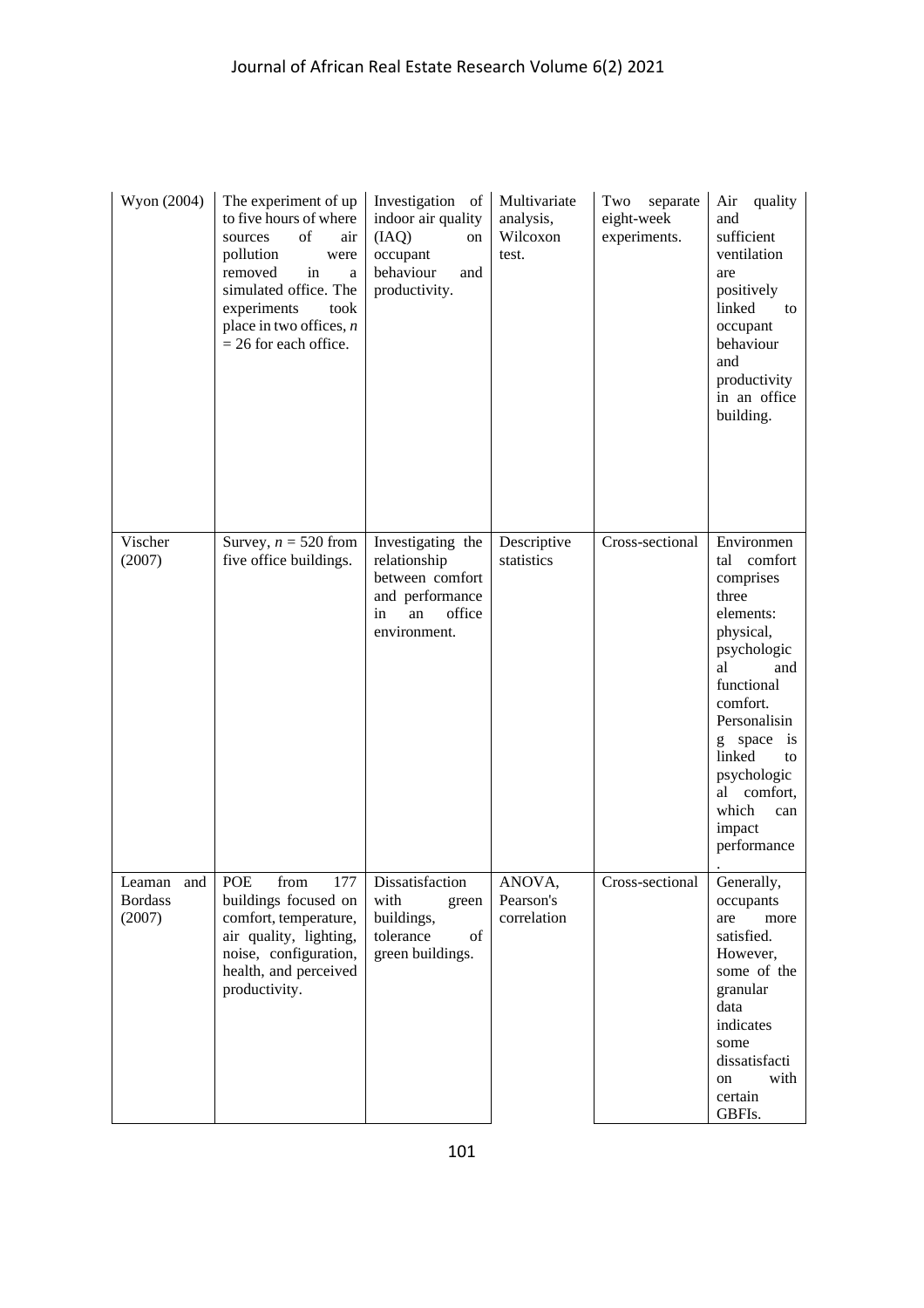| Haynes<br>(2008)             | Analysis of two data<br>sets. $n_1 = 996$ , $n_2 =$<br>422.<br>Data<br>sets<br>focused on comfort,<br>office<br>layout,<br>interaction<br>and<br>distraction. | Impact of the<br>office<br>environment<br>on<br>perceived<br>productivity<br>of<br>occupants. | Descriptive<br>statistics,<br>Factor<br>analysis/Cron<br>bach's alpha.           | Cross-sectional                    | Behavioural<br>components<br>have a larger<br>impact<br>on<br>productivity<br>than<br>the<br>physical<br>components<br>office<br>for<br>occupants.                                                                                                    |
|------------------------------|---------------------------------------------------------------------------------------------------------------------------------------------------------------|-----------------------------------------------------------------------------------------------|----------------------------------------------------------------------------------|------------------------------------|-------------------------------------------------------------------------------------------------------------------------------------------------------------------------------------------------------------------------------------------------------|
| Schwede<br>et<br>al. (2008)  | of<br>48<br>Analysis<br>surveys of over 5,000<br>occupant<br>self-<br>assessments.                                                                            | Occupant<br>satisfaction with<br>old<br>and<br>new<br>workplace<br>designs.                   | Descriptive<br>statistics<br>- of<br>quantitative<br>and<br>qualitative<br>data. | Cross-sectional<br>over four years | Physical<br>attributes of<br>the<br>workplace<br>impact<br>productivity,<br>which<br>designers do<br>not properly<br>address. The<br>acoustic and<br>visual<br>environment<br>are the most<br>influential<br>factors<br>for<br>building<br>occupants. |
| Loftness<br>et<br>al. (2009) | National<br>Environmental<br>Assessment Toolkit<br>(NEAT) - assesses<br>the efficacy of POE.                                                                  | Value<br>add<br>of<br>POE for building<br>occupants<br>and<br>facility<br>managers.           | Descriptive<br>statistics,<br>ANOVA,<br>Pearson's<br>correlations.               | Cross-sectional                    | POEs<br>offer<br>many<br>benefits<br>to<br>building<br>occupants<br>with regard<br>to building<br>control,<br>health<br>and<br>productivity.                                                                                                          |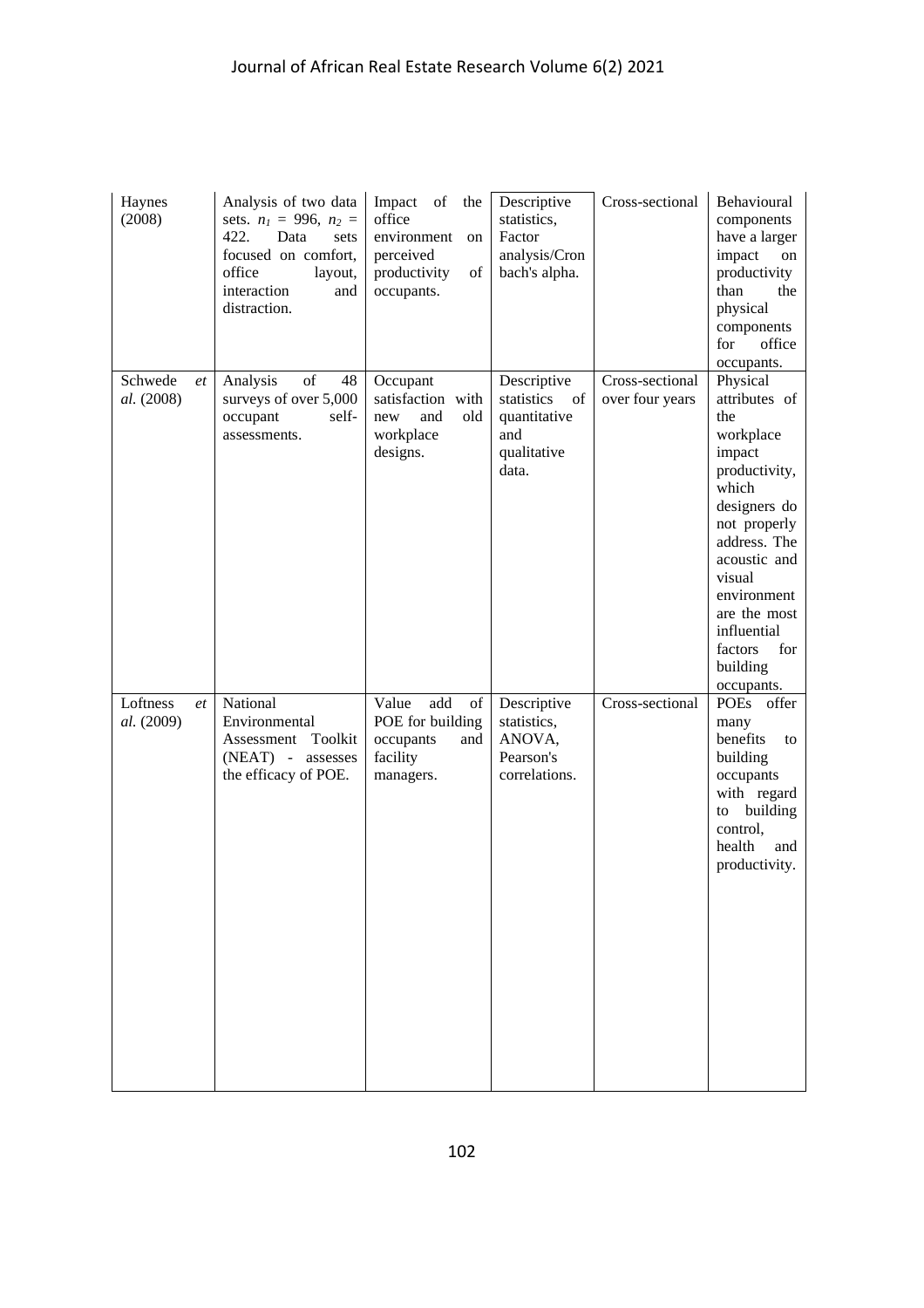| Kato et al.<br>(2009)  | Analysis of two data<br>sets, where $n = 128$ .<br>There<br>were<br>two<br>surveys; one targeted<br>management and the<br>other employees.                                                                                   | Perceptions<br>of<br>office buildings<br>occupants<br>located in green<br>buildings.                                   | Descriptive<br>statistics | Cross-sectional | Green<br>building<br>affects<br>an<br>organisation<br>and<br>individuals<br>differently.<br>Organisation<br>cited<br>S<br>productivity,<br>employee<br>retention<br>and<br>environment<br>al<br>awareness.<br>Employees<br>cited<br>enhanced<br>company<br>image<br>and<br>environment<br>al<br>awareness. |
|------------------------|------------------------------------------------------------------------------------------------------------------------------------------------------------------------------------------------------------------------------|------------------------------------------------------------------------------------------------------------------------|---------------------------|-----------------|------------------------------------------------------------------------------------------------------------------------------------------------------------------------------------------------------------------------------------------------------------------------------------------------------------|
| Singh et al.<br>(2010) | A longitudinal study<br>(surveys) involving<br>case studies where<br>building<br>occupants<br>moved<br>from<br>a<br>conventional<br>building to a green<br>building. Case study<br>1, $n = 56$ , case study<br>$2, n = 207.$ | Investigation into<br>perceived<br>the<br>effects of a green<br>building<br>on<br>occupant health<br>and productivity. | t-test                    | Eight months    | The<br>data<br>supported<br>the<br>notion<br>that<br>green<br>buildings<br>with<br>enhanced<br>IEQ result in<br>superior<br>health<br>and<br>perceived<br>productivity<br>office<br>of<br>building<br>occupants.                                                                                           |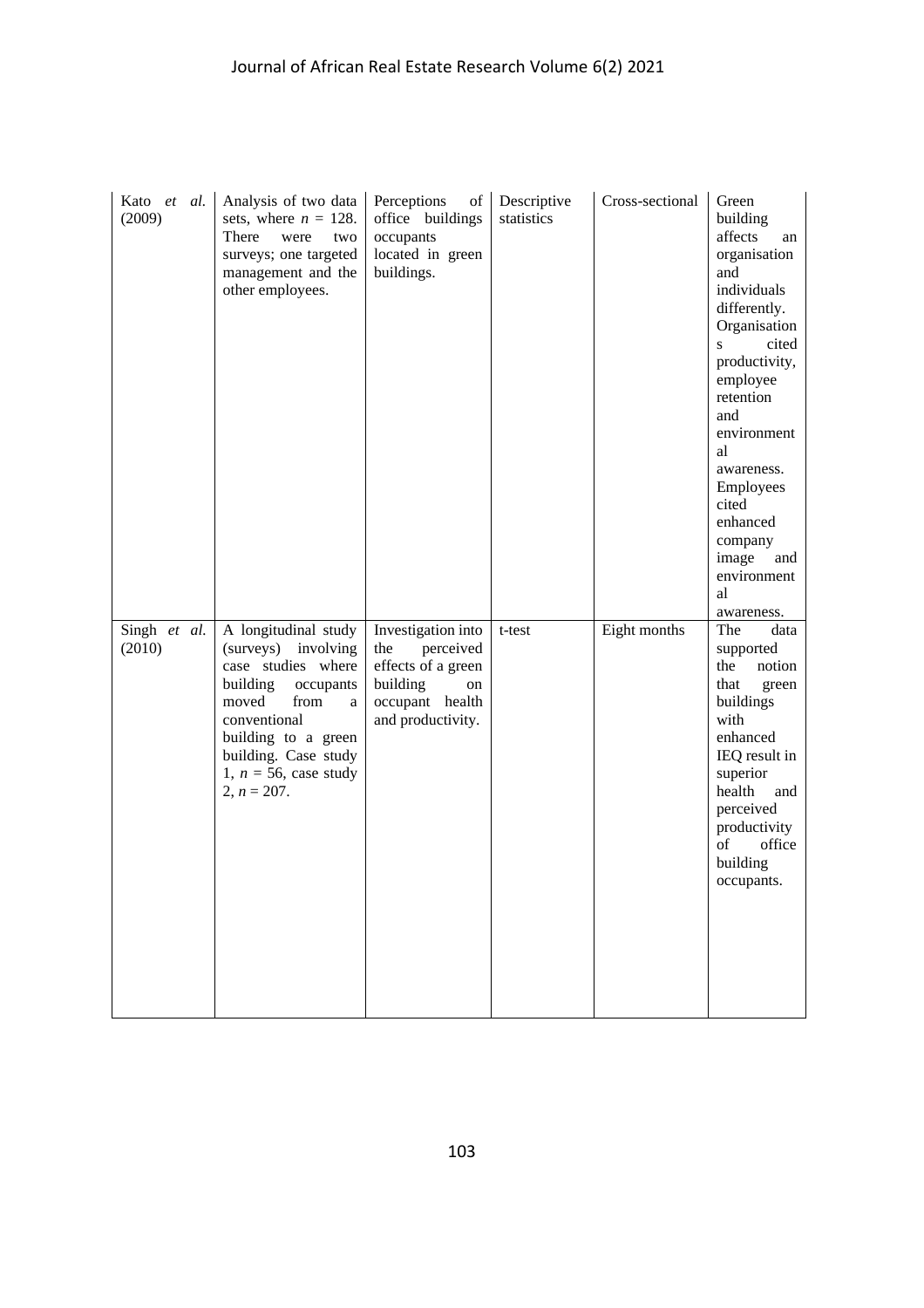| Wiik (2011)                  | Questionnaire<br>that<br>converts data into an<br>indoor<br>productivity<br>(IPI).<br>index<br>The<br>included<br>survey<br>twelve<br>companies.<br>Three<br>companies<br>premises;<br>moved<br>companies<br>nine<br>refurbished premises,<br>where $n = 484$ . | The development<br>of<br>model<br>$\mathbf{a}$<br>predicts<br>the<br>economic<br>benefits<br>of<br>refurbishing<br><b>or</b><br>moving premises<br>terms<br>in<br>of<br>productivity. | Analysis<br>of<br>Variance<br>(ANOVA), t-<br>test,<br>Pearson's<br>correlation,<br>Cronbach's<br>alpha. | Pre-occupancy<br>surveys. Post-<br>occupancy<br>survey -<br>six.<br>eleven<br>and<br>twenty months<br>after<br>moving<br>into<br>new<br>premises. | <b>Both</b><br>the<br>physical and<br>psychosocial<br>environment<br>S<br>significantly<br>impact<br>productivity<br>in an office<br>building.                                                                                                                                                                            |
|------------------------------|-----------------------------------------------------------------------------------------------------------------------------------------------------------------------------------------------------------------------------------------------------------------|---------------------------------------------------------------------------------------------------------------------------------------------------------------------------------------|---------------------------------------------------------------------------------------------------------|---------------------------------------------------------------------------------------------------------------------------------------------------|---------------------------------------------------------------------------------------------------------------------------------------------------------------------------------------------------------------------------------------------------------------------------------------------------------------------------|
| Gou, Lau and<br>Chen (2012)  | Post-occupancy<br>study in the form of a<br>BUS, where $n = 182$ .                                                                                                                                                                                              | Subjective<br>and<br>objective<br>evaluation of the<br>thermal<br>environment of a<br>green building.                                                                                 | Pearson's<br>correlation                                                                                | Data collection<br>occurred at the<br>end of summer<br>and mid-winter<br>for six days.                                                            | Subjective<br>satisfaction<br>with<br>and<br>control<br>of<br>IEQ resulted<br>in improved<br>health<br>and<br>productivity.<br>Objective<br>measuremen<br>indicated<br>t<br>that<br>the<br>building was<br>uncomfortab<br>ly cold in<br>winter, thus<br>highlighting<br>some design<br>flaws of the<br>green<br>building. |
| Gou, Lau and<br>Zhang (2012) | Post-occupancy<br>study in the form of a<br>BUS for two case<br>studies, where $n_1$ =<br>57, $n_2 = 42$ . The<br>survey focused<br>on<br>IEQ attributes.                                                                                                       | IEQ comparison<br>two green<br>of<br>buildings and a<br>conventional<br>building.                                                                                                     | Case<br>study,<br>descriptive<br>statistics and<br>t-test.                                              | Data<br>was<br>collected<br>in<br>summer<br>and<br>winter.                                                                                        | The<br>perception<br>of the green<br>building<br>occupants<br>was that they<br>were<br>more<br>satisfied<br>with the IEQ<br>than<br>the<br>occupants of<br>the<br>conventional<br>building.<br>Green<br>building<br>occupants<br>perceived<br>that<br>they<br>were                                                        |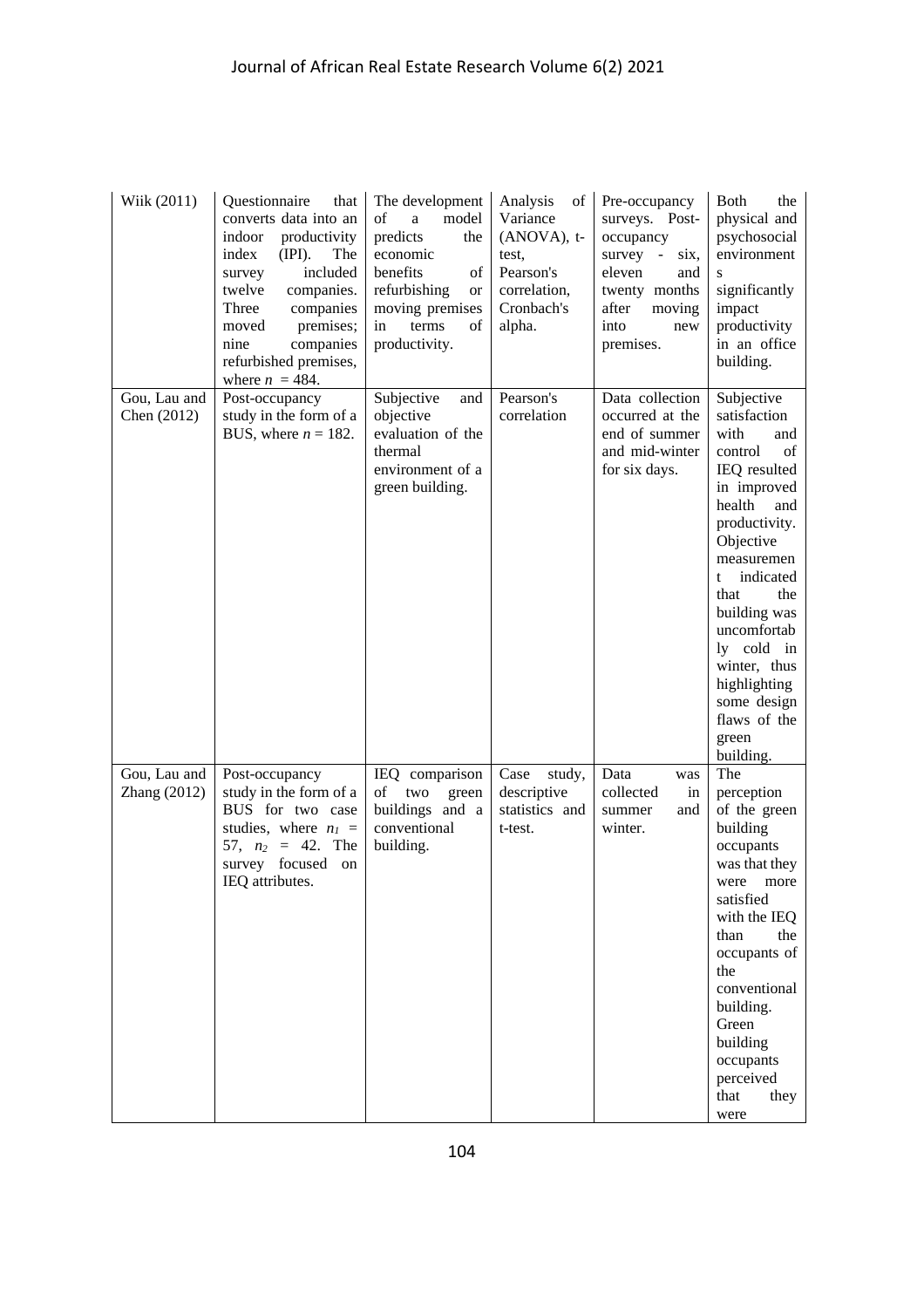|                                  |                                                                                                                                                                                                         |                                                                                                                                               |                                                                                       |                                                                                                                                                    | healthier and<br>more<br>productive.                                                                                                                                                                                                                                                                                                                |
|----------------------------------|---------------------------------------------------------------------------------------------------------------------------------------------------------------------------------------------------------|-----------------------------------------------------------------------------------------------------------------------------------------------|---------------------------------------------------------------------------------------|----------------------------------------------------------------------------------------------------------------------------------------------------|-----------------------------------------------------------------------------------------------------------------------------------------------------------------------------------------------------------------------------------------------------------------------------------------------------------------------------------------------------|
| Guerin et al.<br>(2012)          | POE,<br>where<br>two<br>samples were applied<br>- calibration sample<br>$(n = 101)$ , validation<br>sample ( $n = 102$ ). The<br>survey focus was on<br>occupant satisfaction<br>and performance.       | Evaluation<br>of<br>building<br>occupants works<br>performance and<br>satisfaction<br>focused on IEQ<br>criteria for green<br>buildings.      | Descriptive<br>statistics, t-<br>test.                                                | Cross-sectional                                                                                                                                    | Many<br>variables<br>affect<br>occupants'<br>work<br>performance<br>, specifically<br>for<br>occupants<br>located<br>in<br>open-plan<br>office space.                                                                                                                                                                                               |
| Thatcher and<br>Milner<br>(2012) | Longitudinal<br>study<br>comparison of two<br>groups, where $n =$<br>240.<br>One<br>group<br>moved into a green<br>building,<br>and<br>the<br>other group remained<br>a conventional<br>in<br>building. | An investigation<br>determine if<br>to<br>green buildings<br>actually result in<br>enhanced<br>physical<br>and<br>psychological<br>wellbeing. | Descriptive<br>statistics,<br>$t-$<br>Seven<br>test.<br>measures<br>were<br>analysed. | Time 1 - before<br>employees<br>moved into a<br>green building.<br>Time 2 - six<br>after<br>months<br>employees<br>moved into a<br>green building. | Results were<br>contrary to<br>the industry<br>narrative<br>regarding<br>the<br>green<br>building.<br>The<br>green<br>building<br>did<br>group<br>not produce<br>a consistent<br>result<br>that<br>indicated<br>a<br>significant<br>improvemen<br>t<br>in<br>psychologic<br>al<br>and<br>physical<br>wellbeing<br>and<br>perceived<br>productivity. |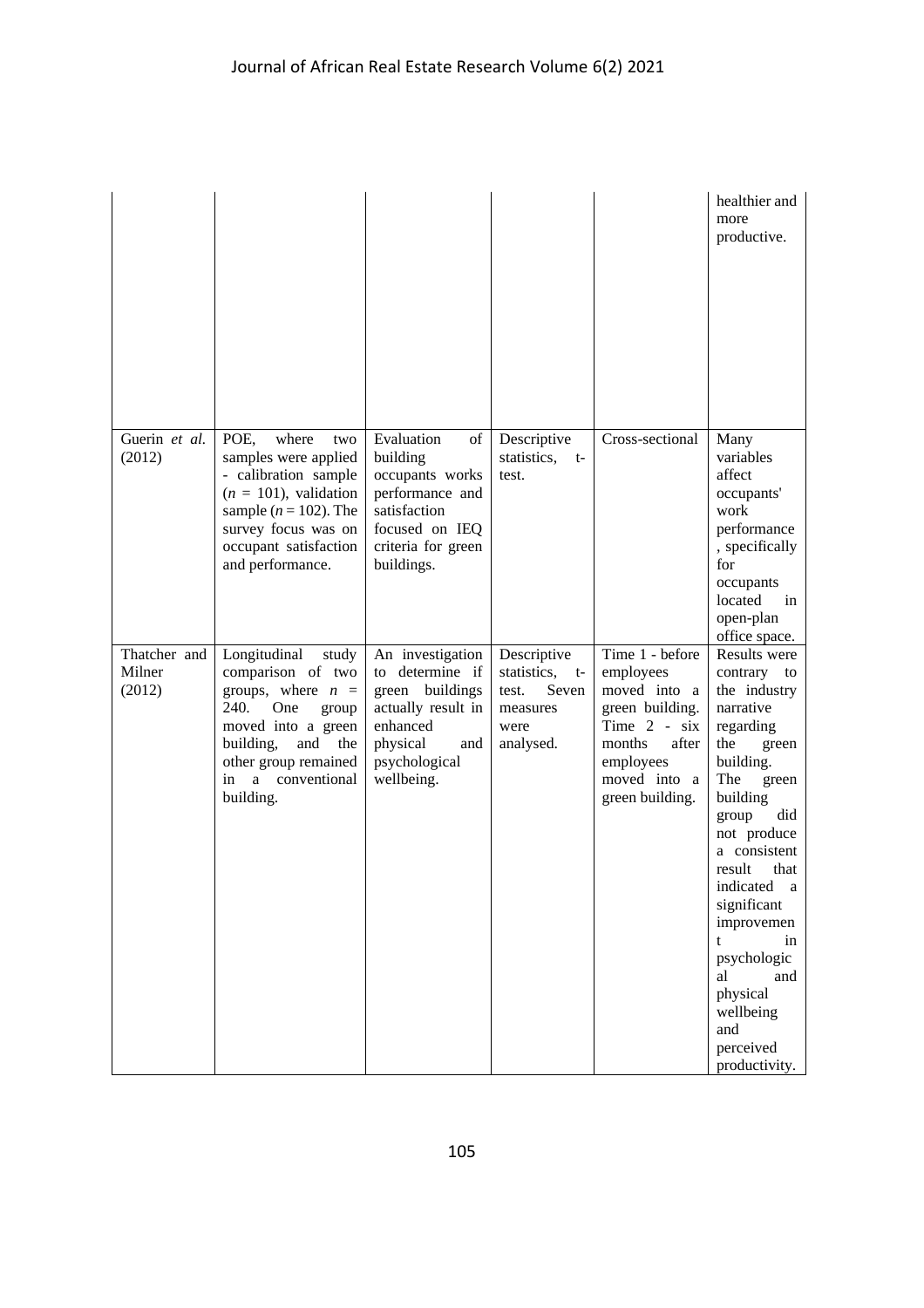| Agha-<br>Hossien et al.<br>(2013) | POE, where $n = 162$ .                                                                                                                                                                                | Employee<br>satisfaction<br>regarding energy<br>performance can<br>be used<br>as<br>a<br>of<br>predictor<br>perceived<br>productivity.                  | Self-<br>assessment of<br>productivity<br>and analysis<br>of<br>absenteeism<br>data.    | Pre and Post<br>OE six months<br>apart.                                                        | Employees<br>were<br>satisfied<br>with the new<br>work<br>environment<br>focused<br>on<br>space<br>configuratio<br>and<br>n<br>quality.<br>Employee<br>self-assessed<br>productivity<br>increased.                                                                                 |
|-----------------------------------|-------------------------------------------------------------------------------------------------------------------------------------------------------------------------------------------------------|---------------------------------------------------------------------------------------------------------------------------------------------------------|-----------------------------------------------------------------------------------------|------------------------------------------------------------------------------------------------|------------------------------------------------------------------------------------------------------------------------------------------------------------------------------------------------------------------------------------------------------------------------------------|
| Feige et al.<br>(2013)            | Questionnaires,<br>structured interviews,<br>and<br>physical<br>measurements inside<br>office buildings. The<br>research comprised<br>18 office buildings<br>where $n = 1,500$<br>employees.          | The relationship<br>between<br>sustainable office<br>buildings<br>occupant's<br>comfort,<br>self-<br>assessed<br>performance and<br>work<br>engagement. | Descriptive<br>statistics,<br>correlation<br>analysis.                                  | The<br>questionnaire<br>and<br>measurements<br>occurred twice<br>over<br>summer<br>and winter. | There is a<br>relationship<br>between<br>building and<br>comfort<br>levels.<br>The<br>link between<br>comfort and<br>work<br>performance<br>is not fully<br>confirmed.<br>Linking<br>work<br>performance<br>and financial<br>gain to the<br>company<br>still requires<br>research. |
| Gou<br><i>et</i><br>al.<br>(2013) | focused<br><b>BUS</b><br>on<br>comfort<br>and<br>satisfaction.<br>The<br>sample included nine<br>green buildings and<br>five<br>conventional<br>buildings, with total<br>occupants of $n =$<br>1,251. | Comparing green<br>and conventional<br>buildings focuses<br>on<br>occupant<br>satisfaction<br>and<br>comfort.                                           | Case<br>study,<br>descriptive<br>statistics and<br>t-test.                              | Data<br>was<br>collected<br>in<br>and<br>summer<br>winter.                                     | Mixed<br>for<br>results<br>occupant<br>satisfaction<br>and comfort<br>for<br>green<br>buildings.                                                                                                                                                                                   |
| Hedge<br>and<br>Dorsey<br>(2013)  | POE where $n = 35$ for<br>green-certified<br>two<br>office buildings. The<br>research focused on<br>ergonomic and IEQ<br>measures.                                                                    | Investigating the<br>impact<br>of<br>ergonomics and<br>IEQ factors on<br>health,<br>performance and<br>satisfaction.                                    | Chi-squared,<br>t-test,<br>Pearson's<br>correlation,<br>factor<br>analysis,<br>stepwise | Cross-sectional                                                                                | IEQ factors<br>alone do not<br>result<br>in<br>occupant<br>satisfaction.<br>Ergonomics<br>needs to be<br>considered                                                                                                                                                                |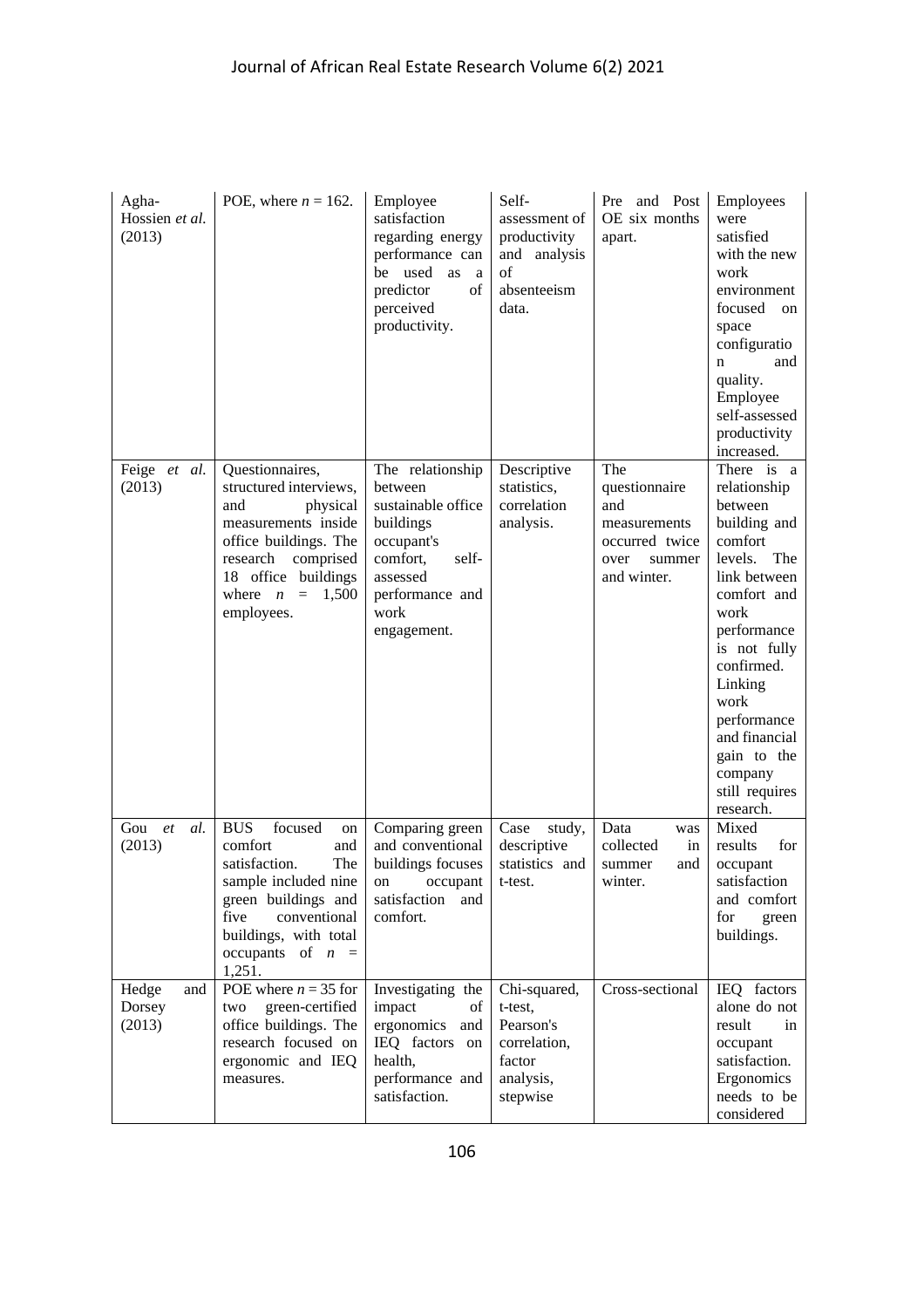|                                     |                                                                                                                                                                                                                                                                 |                                                                                                                             | linear<br>regression.     |                                                                                        | in<br>combination<br>with IEQ to<br>impact<br>occupant<br>satisfaction,<br>health,<br>and<br>performance<br>positively.                                                                                                                                                                                                                                                                  |
|-------------------------------------|-----------------------------------------------------------------------------------------------------------------------------------------------------------------------------------------------------------------------------------------------------------------|-----------------------------------------------------------------------------------------------------------------------------|---------------------------|----------------------------------------------------------------------------------------|------------------------------------------------------------------------------------------------------------------------------------------------------------------------------------------------------------------------------------------------------------------------------------------------------------------------------------------------------------------------------------------|
| Gou and Siu-<br>Yu<br>Lau<br>(2013) | POE as a BUS was<br>conducted<br>in<br>an<br>office<br>building,<br>which comprised a<br>survey ( $n = 182$ ) and<br>physical<br>measurements.                                                                                                                  | POE of thermal<br>environment in a<br>green building.                                                                       | Descriptive<br>statistics | Data collection<br>occurred at the<br>end of summer<br>and mid-winter<br>for six days. | The majority<br>of occupants<br>were<br>satisfied<br>with<br>the<br>thermal<br>environment<br>. Contrasting<br>indoor<br>temperatures<br>in relation to<br>the<br>season<br>was a source<br>of<br>discomfort<br>for building<br>occupants.<br>Green<br>building<br>design needs<br>to<br>ensure<br>satisfactory<br>ventilation<br>meet<br>to<br>occupant<br>comfort<br>requirement<br>S. |
| De Been and<br>Beijer (2014)        | WODI Light online<br>questionnaire across<br>87<br>studies,<br>$\operatorname*{case}% \left( b^{\prime},\mathbf{0}\right) \equiv\operatorname*{case}\left( b^{\prime\prime},\mathbf{0}\right)$<br>spanned<br>across<br>different sectors, with<br>$n = 11,799.$ | Measuring<br>employee<br>satisfaction with<br>the<br>working<br>environment,<br>with a specific<br>focus on office<br>type. | Regression<br>analysis    | Five and half<br>years.                                                                | Results<br>indicate<br>a<br>higher level<br>of<br>productivity<br>with<br>individual<br>and shared<br>offices<br>versus larger<br>open-plan<br>offices.                                                                                                                                                                                                                                  |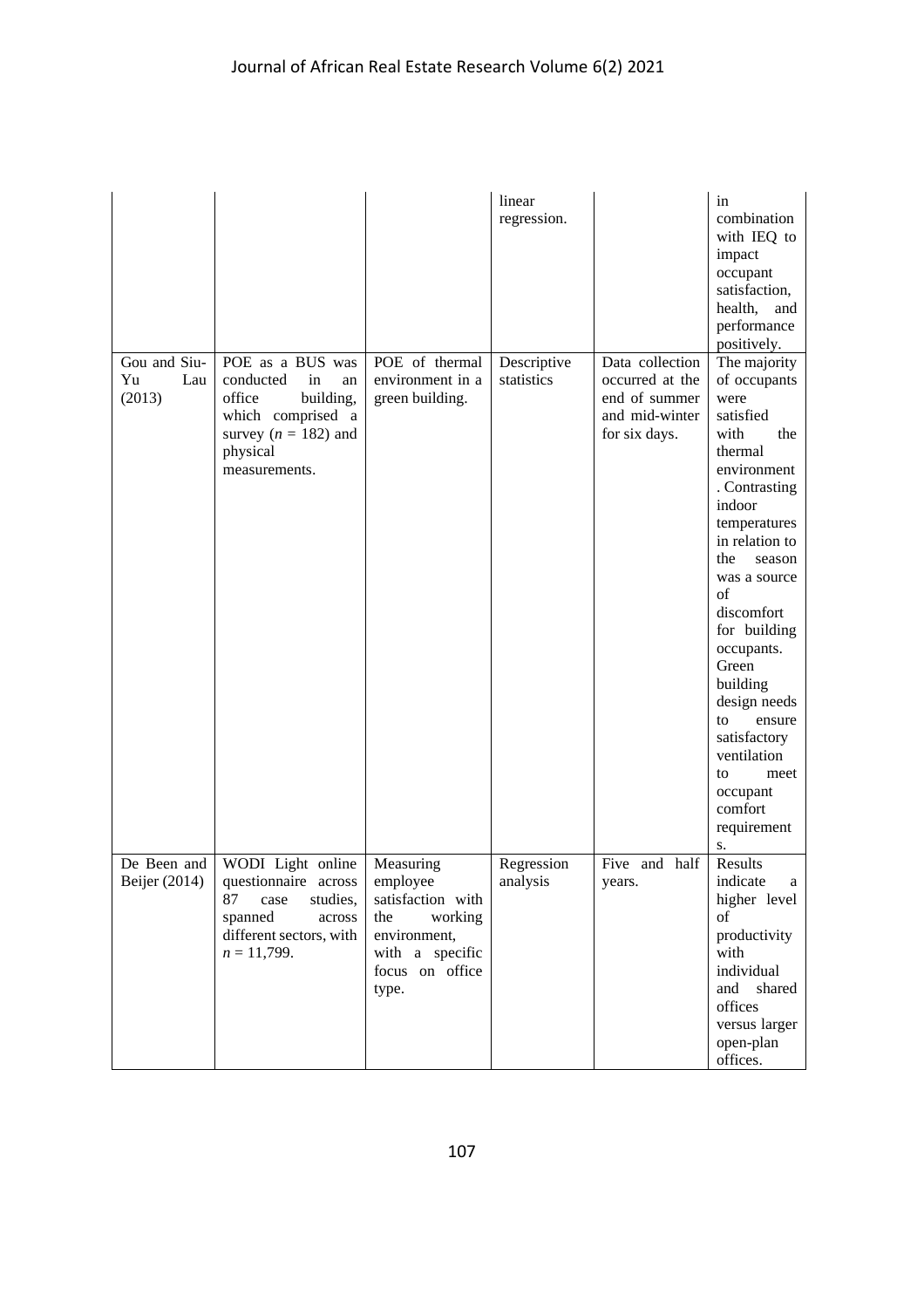| Gou<br><i>et</i><br>al.<br>(2014)  | BUS comprising 14<br>buildings where $n =$<br>1,251 occupants. The<br>survey focused on<br>temperature,<br>light,<br>noise,<br>perceived<br>health and perceived<br>productivity.             | Green building<br>IEQ satisfaction<br>which can impact<br>office occupant<br>comfort, health<br>and productivity.                                                                       | of<br>Analysis<br>Variance<br>(ANOVA),<br>F-test,<br>Pearson's<br>correlation. | Data<br>was<br>collected<br>in<br>and<br>summer<br>winter.                                                                                                                                                                                         | Difficult<br>to<br>measure<br>the<br>impact<br>of<br><b>IEQ</b><br>on<br>office<br>building<br>occupants.<br>Perceived<br>health<br>and<br>productivity<br>highest<br>are<br>compared to<br>conventional<br>buildings for<br>occupants<br>located<br>in<br>highly rated<br>green office<br>buildings. |
|------------------------------------|-----------------------------------------------------------------------------------------------------------------------------------------------------------------------------------------------|-----------------------------------------------------------------------------------------------------------------------------------------------------------------------------------------|--------------------------------------------------------------------------------|----------------------------------------------------------------------------------------------------------------------------------------------------------------------------------------------------------------------------------------------------|-------------------------------------------------------------------------------------------------------------------------------------------------------------------------------------------------------------------------------------------------------------------------------------------------------|
| Niewenhuis<br><i>et al.</i> (2014) | Longitudinal<br>study<br>which focused<br>on<br>workplace<br>satisfaction,<br>concentration,<br>air<br>quality<br>and<br>subjective<br>productivity.<br>A<br>sample of $n = 67$ .             | The introduction<br>of green features<br>in<br>an<br>office<br>building.<br>Measuring<br>the<br>difference<br>in<br>occupants<br>in<br>of<br>terms<br>wellbeing<br>and<br>productivity. | of<br>Analysis<br>Variance<br>(ANOVA),<br>chi-squared.                         | Three weeks                                                                                                                                                                                                                                        | Green<br>features<br>contribute to<br>employee<br>welfare and<br>organisation<br>al output in<br>terms<br>οf<br>productivity.                                                                                                                                                                         |
| Thatcher and<br>Milner<br>(2014b)  | Longitudinal<br>study<br>comparison of two<br>groups. One group<br>moved into a green<br>building,<br>and<br>the<br>other group remained<br>a conventional<br>in<br>building, with $n = 41$ . | To<br>determine<br>whether a green<br>building results<br>in a healthier,<br>more productive<br>office<br>environment.                                                                  | Descriptive<br>statistics, t-<br>test, F-test,<br>chi-squared.                 | Time 1 - two<br>months before<br>moving to the<br>green building.<br>Time 2 - two<br>weeks,<br>six<br>after<br>months<br>moving into the<br>green building.<br>Time 3 - three<br>weeks, one year<br>after<br>moving<br>into the green<br>building. | Results<br>suggest that<br>green<br>buildings<br>may<br>positively<br>impact<br>the<br>well-being<br>of<br>occupants.<br>The results<br>do<br>not<br>conclusively<br>that<br>prove<br>green<br>buildings<br>enhance the<br>occupants'<br>health<br>and<br>productivity.                               |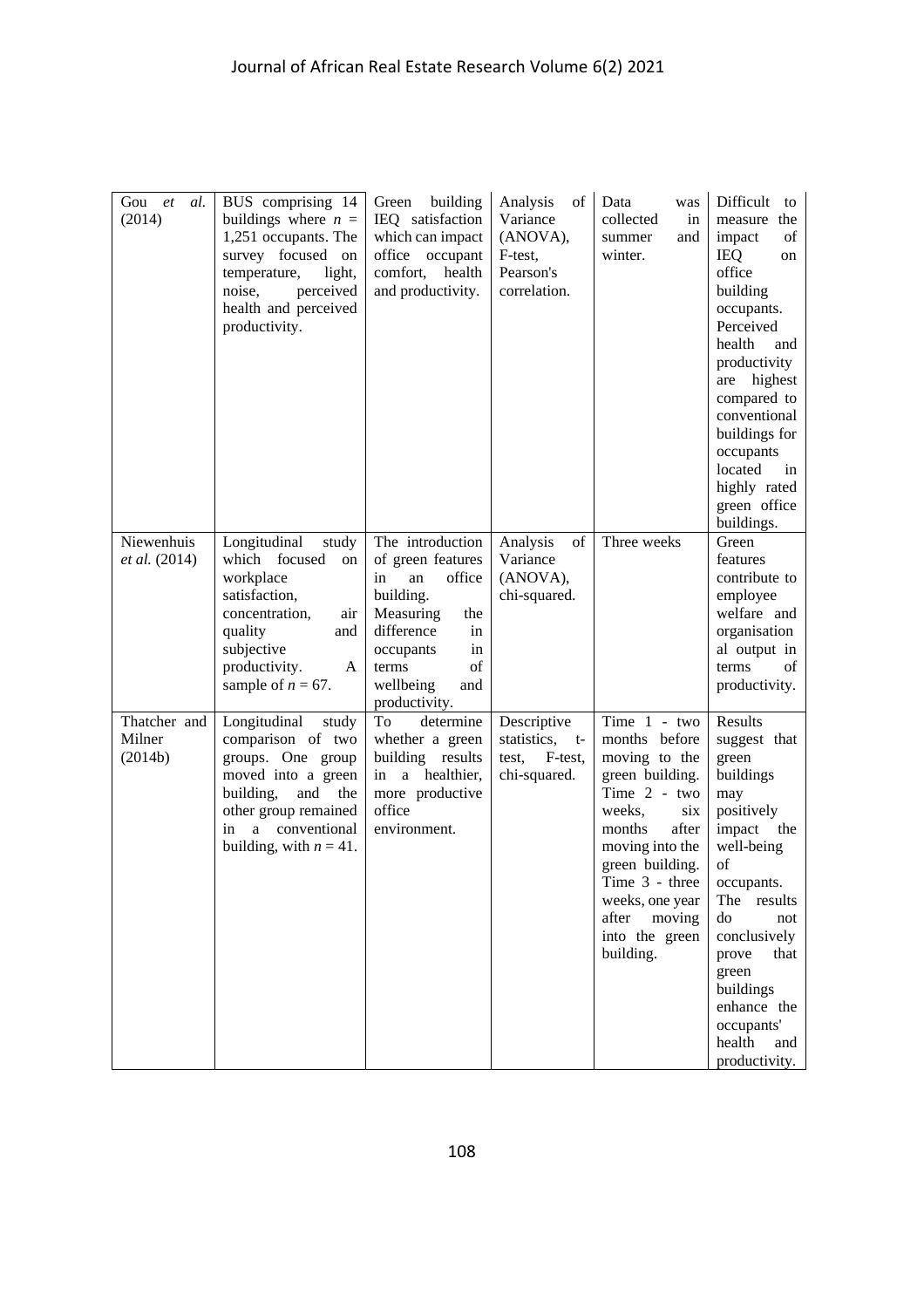| Thatcher and | A longitudinal study               | Focus<br>on                          | Descriptive    | Pre-occupancy                    | Ergonomics               |
|--------------|------------------------------------|--------------------------------------|----------------|----------------------------------|--------------------------|
| Milner       | (POE)<br>involved                  | ergonomics<br>for                    | statistics, t- | survey - three                   | has a role to            |
| (2014a)      | moving<br>from                     | green<br>building                    | test.          | months before                    | play in green            |
|              | conventional<br>buildings to three | that contributed<br>to the design of |                | moving into a<br>green building. | building<br>design, with |
|              | green buildings. The               | the<br>interior                      |                | Post-                            | specific<br>a            |
|              | sample was: $n_l = 161$ ,          | design<br>rating                     |                | occupancy                        | focus<br>on              |
|              | $n_2 = 56$ , $n_3 = 108$ . The     | tool.                                |                | survey -<br>six                  | thermal                  |
|              | survey focused on                  |                                      |                | after<br>months                  | comfort and              |
|              | psychological<br>and               |                                      |                | moving into a                    | ventilation.             |
|              | physical wellbeing,                |                                      |                | green building.                  |                          |
|              | job<br>satisfaction,               |                                      |                |                                  |                          |
|              | propensity<br>to                   |                                      |                |                                  |                          |
|              | continue working at                |                                      |                |                                  |                          |
|              | the<br>organisation,               |                                      |                |                                  |                          |
|              | productivity,<br>absenteeism,      |                                      |                |                                  |                          |
|              | presenteeism.                      |                                      |                |                                  |                          |
|              |                                    |                                      |                |                                  |                          |
|              |                                    |                                      |                |                                  |                          |
|              |                                    |                                      |                |                                  |                          |
|              |                                    |                                      |                |                                  |                          |
|              |                                    |                                      |                |                                  |                          |
|              |                                    |                                      |                |                                  |                          |
|              |                                    |                                      |                |                                  |                          |
|              |                                    |                                      |                |                                  |                          |
|              |                                    |                                      |                |                                  |                          |
|              |                                    |                                      |                |                                  |                          |
|              |                                    |                                      |                |                                  |                          |
|              |                                    |                                      |                |                                  |                          |
|              |                                    |                                      |                |                                  |                          |
|              |                                    |                                      |                |                                  |                          |
|              |                                    |                                      |                |                                  |                          |
|              |                                    |                                      |                |                                  |                          |
|              |                                    |                                      |                |                                  |                          |
|              |                                    |                                      |                |                                  |                          |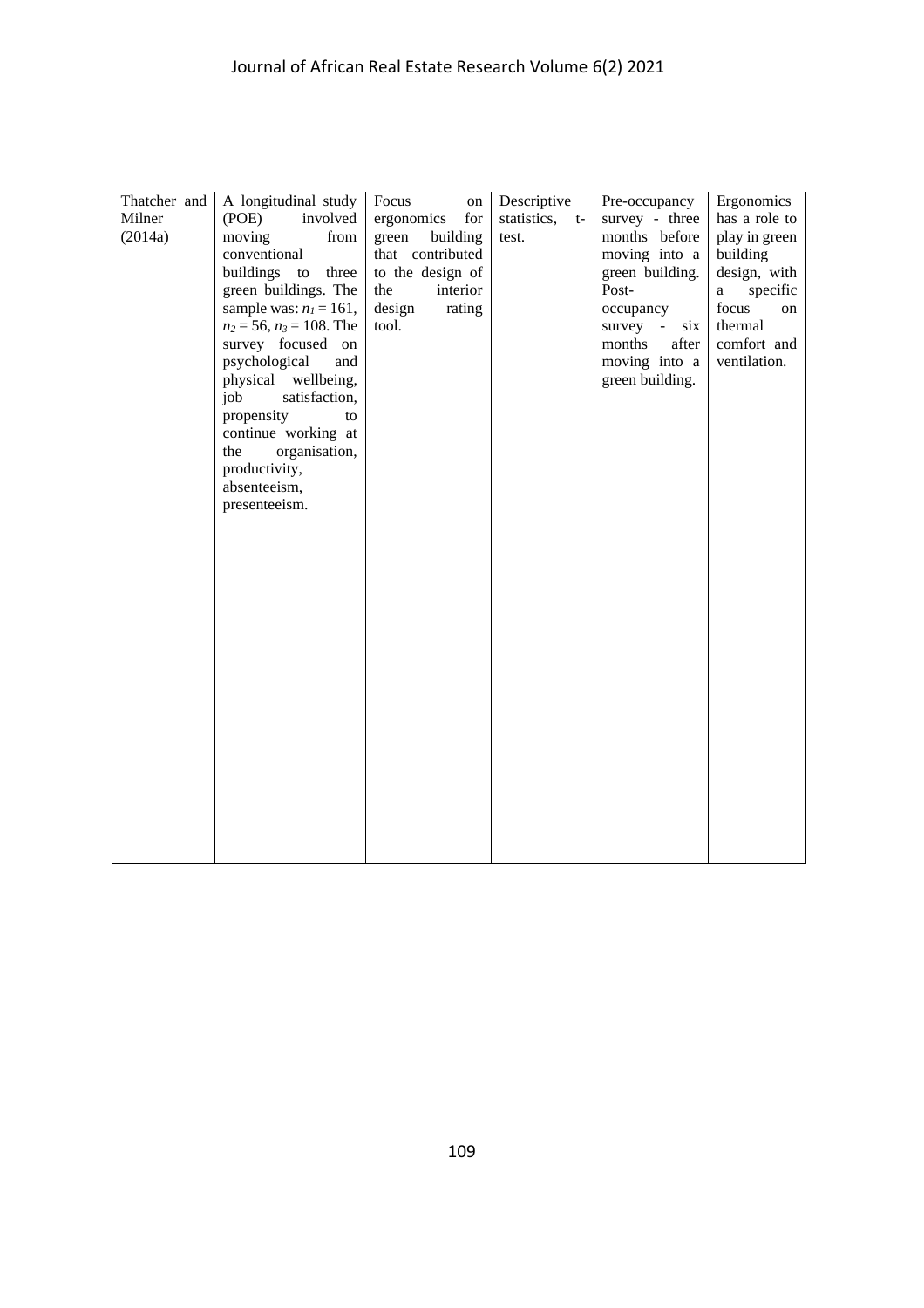| Tanabe et al.<br>(2015)                 | Survey of office<br>workers $n_l = 105$ .<br>The survey focused<br>health,<br>indoor<br>on<br>environment, fatigue,<br>self-assessed<br>performance,<br>and<br>cooling<br>usage<br>of<br>Experiment<br>items.<br>and simulated office<br>work, $n_2 = 11$ for the<br>chamber.                             | Investigating<br>changes in the<br>thermal<br>environment<br>regarding<br>the<br>impact<br>on<br>individual<br>productivity in an<br>office building. | Descriptive<br>statistics and<br>correlation<br>tests.     | Phase 1 - four<br>months, Phase<br>2 - two months. | There is a<br>relationship<br>between<br>perceived<br>thermal<br>satisfaction<br>and<br>actual<br>measured<br>(Phase)<br>2)<br>individual<br>productivity.                  |
|-----------------------------------------|-----------------------------------------------------------------------------------------------------------------------------------------------------------------------------------------------------------------------------------------------------------------------------------------------------------|-------------------------------------------------------------------------------------------------------------------------------------------------------|------------------------------------------------------------|----------------------------------------------------|-----------------------------------------------------------------------------------------------------------------------------------------------------------------------------|
| and<br><b>Byrd</b><br>Rasheed<br>(2016) | Review of measuring<br>productivity.<br>Two<br>surveys - the first<br>focus<br>self-<br>on<br>assessed<br>The<br>productivity.<br>second<br>survey<br>included twenty-one<br>factors that focused<br>on environmental and<br>social aspects in an<br>office environment.<br>Both surveys had $n =$<br>49. | Measuring<br>productivity<br>of<br>green buildings<br>within<br>the<br>context of IEQ.                                                                | Review<br>of<br>measuring<br>productivity<br>and a survey. | Cross-sectional                                    | Methods of<br>measuring<br>perceived<br>productivity<br>are<br>not<br>conclusive<br>to<br>substantiate<br>link<br>the<br>between<br>productivity<br>and<br>enhanced<br>IEQ. |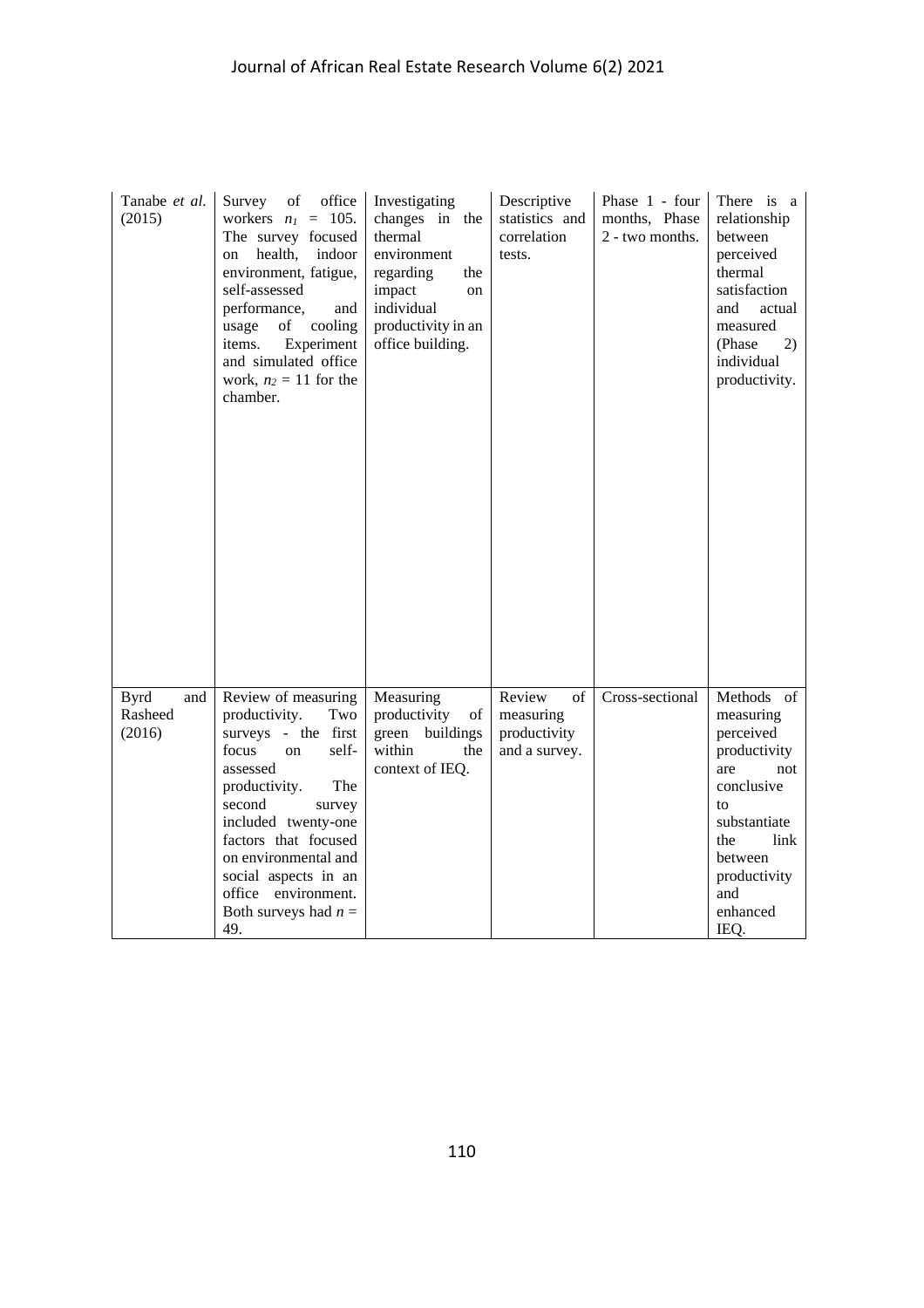| Candido et al.<br>(2016)             | POE,<br>time-lapse<br>IEQ<br>surveys,<br>measurements for 65<br>buildings with 7,000<br>responses. Nine IEQ<br>measures and four<br>satisfaction<br>measures:                                               | Workplace<br>layout<br>and<br>occupant<br>satisfaction with<br>IEQ components<br>for activity-based<br>working (ABW).        | Analysis<br>of 1<br>Variance<br>(ANOVA),<br>Cohen's $d$         | Cross-sectional                                  | <b>Building</b><br>occupants<br>were<br>satisfied<br>with<br>IEQ<br>regarding air<br>quality,<br>building<br>aesthetics,<br>perceived<br>productivity,<br>building<br>satisfaction,<br>health<br>and<br>collaboratio<br>n space for<br><b>ABW</b><br>layout.                           |
|--------------------------------------|-------------------------------------------------------------------------------------------------------------------------------------------------------------------------------------------------------------|------------------------------------------------------------------------------------------------------------------------------|-----------------------------------------------------------------|--------------------------------------------------|----------------------------------------------------------------------------------------------------------------------------------------------------------------------------------------------------------------------------------------------------------------------------------------|
| MacNaughto<br>n et al. (2016)        | Environmental<br>monitoring<br>system<br>(phase 1)<br>and<br>$(2)$ ,<br>$2)$ .<br>(phase<br>survey<br>Sample comprised $n$<br>$=$ 30 (phase 1) and <i>n</i><br>$= 24$ (phase 2).                            | Environmental<br>perceptions and<br>health before and<br>after moving to a<br>green building.                                | Univariate<br>and<br>multivariate<br>analysis                   | Two<br>weeks<br>(phase 1) six<br>days (phase 2). | <b>Building</b><br>occupants in<br>the<br>green<br>building<br>experienced<br>enhanced<br>IEQ.<br>A<br>green<br>building<br>must exhibit<br>high<br>performance<br>and give the<br>perception<br>of<br>high<br>performance<br>$(IEQ)$ for it<br>to influence<br>building<br>occupants. |
| Mallawaarac<br>hchi et al.<br>(2016) | Survey<br>and<br>structured interviews.<br>Measures comprised<br>self-assessment<br>of<br>productivity, thermal<br>conditions,<br>visual<br>quality, IAQ<br>and<br>acoustic<br>quality,<br>where $n = 65$ . | semi- Examining<br>the<br>relationship<br>between IEQ and<br>enhanced<br>productivity<br>of<br>green buildings<br>occupants. | Non-<br>parametric<br>statistics,<br>Spearman's<br>correlation. | Cross-sectional                                  | Several IEO<br>factors<br>influenced<br>individual<br>productivity,<br>such as air<br>quality,<br>acoustics<br>and system<br>control.                                                                                                                                                  |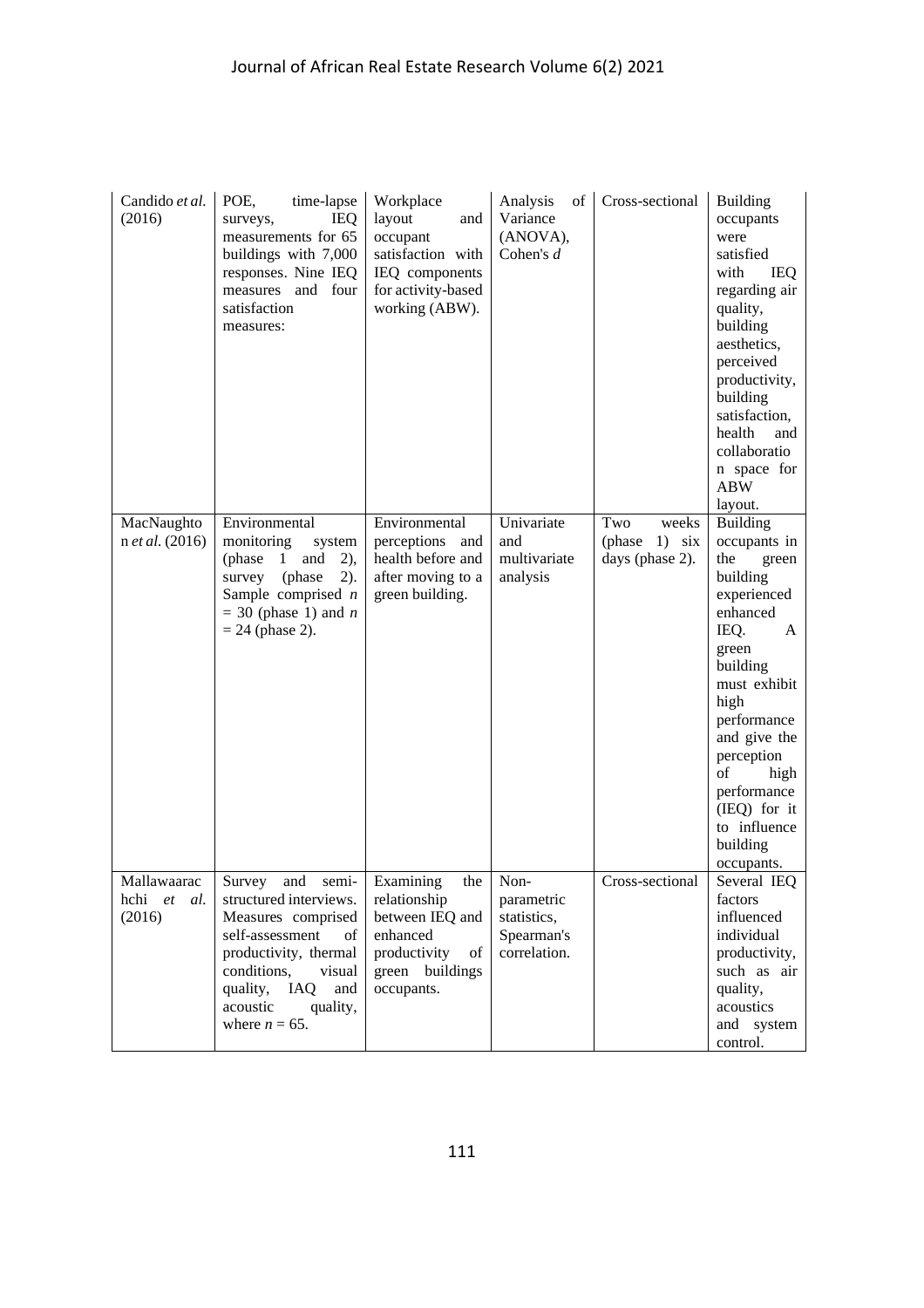| Mulville<br>et<br>al. (2016)     | Survey, $n = 95$ .<br>Measures comprised<br>ambient<br>environment,<br>air<br>quality, temperature,<br>humidity,<br>noise,<br>lighting,<br>occupant<br>behaviour,<br>health,<br>wellbeing<br>and<br>proximity<br>to<br>windows.                                                                                                                                                                     | Examines<br>the<br>ambient<br>environment<br>on<br>perceived<br>comfort, health,<br>wellbeing<br>and<br>productivity in an<br>office building. | Spearman's<br>correlation                                                                                    | Five<br>weeks<br>during<br>the<br>summer<br>months.                                                                                                                                                            | Certain<br>environment<br>factors<br>al<br>have<br>a<br>greater<br>influence on<br>productivity,<br>such as noise<br>level access<br>systems<br>to<br>control. |
|----------------------------------|-----------------------------------------------------------------------------------------------------------------------------------------------------------------------------------------------------------------------------------------------------------------------------------------------------------------------------------------------------------------------------------------------------|------------------------------------------------------------------------------------------------------------------------------------------------|--------------------------------------------------------------------------------------------------------------|----------------------------------------------------------------------------------------------------------------------------------------------------------------------------------------------------------------|----------------------------------------------------------------------------------------------------------------------------------------------------------------|
| Thatcher and<br>Milner<br>(2016) | A longitudinal study<br>(POE)<br>involved<br>moving<br>from<br>conventional<br>buildings<br>to<br>three<br>buildings.<br>green<br>Treatment group -<br>employees<br>moved<br>from conventional to<br>buildings.<br>green<br>Contrast<br>group<br>$\overline{\phantom{a}}$<br>employees remained<br>in the conventional<br>building.<br>Samples<br>comprised $n_1 = 97$ , $n_2$<br>$= 41, n_3 = 73.$ | Investigation into<br>whether<br>green<br>office buildings<br>enhance<br>user<br>experience due to<br>improved IEQ.                            | of<br>Review<br>academic<br>literature,<br>descriptive<br>statistics, t-<br>test,<br>F-test,<br>chi-squared. | Pre-measures<br>taken<br>were<br>three<br>months<br>before moving<br>$\mathbf{a}$<br>green<br>to<br>building. Post-<br>measures were<br>twelve<br>taken<br>after<br>months<br>moving into a<br>green building. | There<br>was<br>an increase<br>in perceived<br>productivity<br>and<br>improvemen<br>t in physical<br>wellbeing.                                                |
| Haynes et al.<br>(2017)          | The survey, where $n$<br>220.<br>Self-<br>$=$<br>assessment<br>of<br>productivity and an<br>evaluation<br>of<br>the<br>office<br>environment.<br>Focused on lighting,<br>temperature,<br>cleanliness,<br>interruptions<br>and<br>work interaction.                                                                                                                                                  | Investigation into<br>the<br>open-plan<br>offices focusing<br>on if productivity<br>benefits<br>outweigh<br>productivity<br>penalties.         | Descriptive<br>statistics,<br>Factor<br>analysis/Cron<br>bach's alpha.                                       | Cross-sectional                                                                                                                                                                                                | The<br>configuratio<br>n of open-<br>plan offices<br>is the main<br>contributing<br>factor<br>in<br>influencing<br>productivity<br>levels.                     |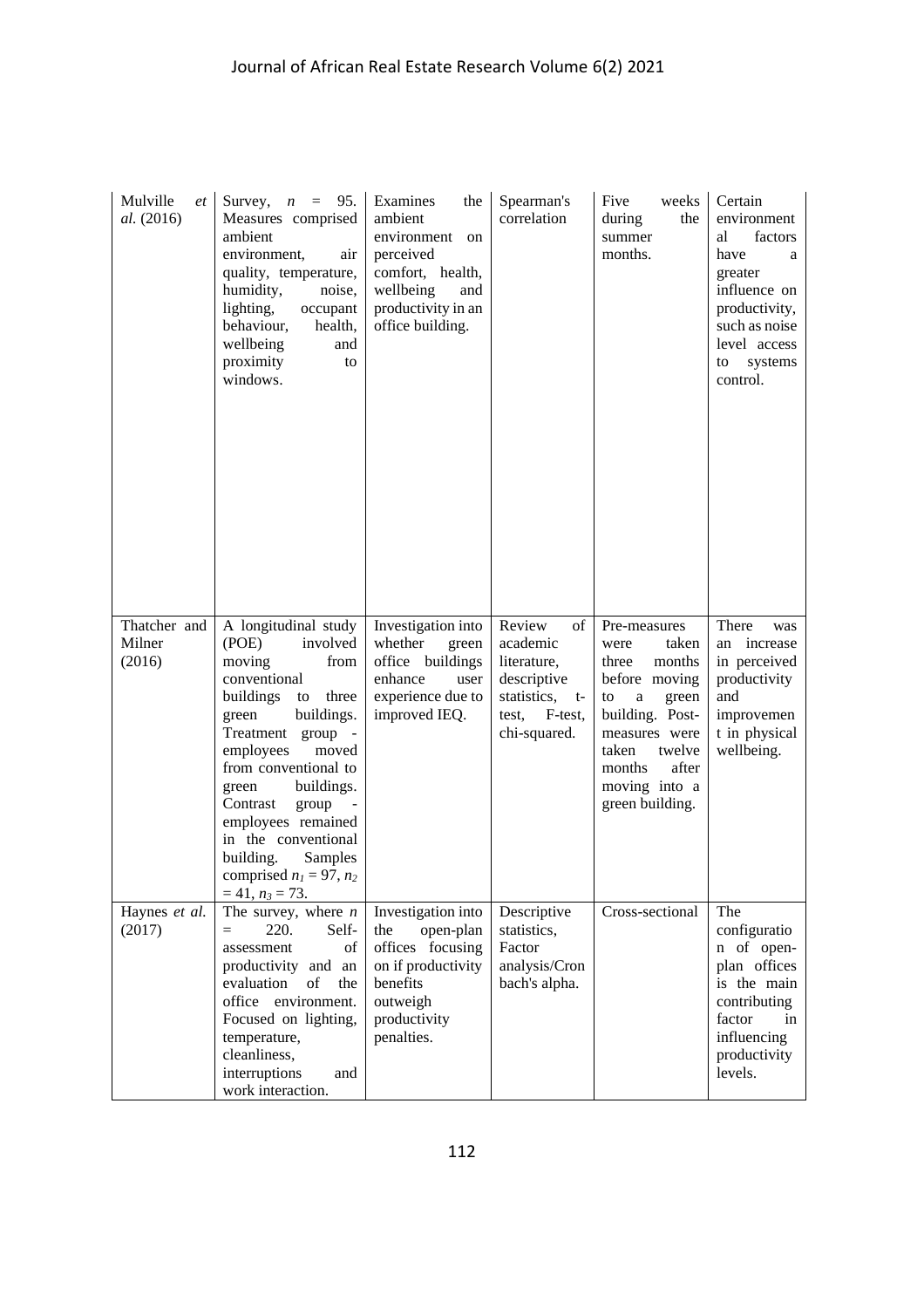| Chadburn et<br>al. (2017)               | Close-ended<br>questionnaire<br>of<br>employees<br>in<br>professional<br>companies, where $n =$<br>213.<br>The<br>survey<br>focused<br>on<br>seven<br>aspects<br>of<br>productivity. | Drivers<br>of<br>individual<br>of<br>productivity<br>knowledge-<br>based workers,<br>focusing on the<br>physical<br>and<br>social<br>environment. | Descriptive<br>statistics | Cross-sectional | Individual<br>productivity<br>is dependent<br>the<br>on<br>physical and<br>social<br>environment<br>The main<br>driver<br>of<br>productivity<br>is an office<br>with<br>good<br>ventilation<br>and<br>temperature<br>control.                                                      |
|-----------------------------------------|--------------------------------------------------------------------------------------------------------------------------------------------------------------------------------------|---------------------------------------------------------------------------------------------------------------------------------------------------|---------------------------|-----------------|------------------------------------------------------------------------------------------------------------------------------------------------------------------------------------------------------------------------------------------------------------------------------------|
| Mallawaarac<br>hchi et<br>al.<br>(2017) | Survey<br>and<br>semi-<br>structured interviews<br>were used to test two<br>hypotheses, where $n$<br>$= 65.$                                                                         | Examining<br>the<br>relationship<br>between<br>built<br>environment and<br>productivity<br>of<br>green buildings<br>occupants.                    | Spearman's<br>correlation | Cross-sectional | There is a<br>statistically<br>significant<br>relationship<br>between<br>green<br>buildings<br>and<br>occupant<br>productivity<br>regarding air<br>quality,<br>system<br>control,<br>acoustical<br>partitioning,<br>amount<br>of<br>space<br>and<br>open-plan<br>office<br>design. |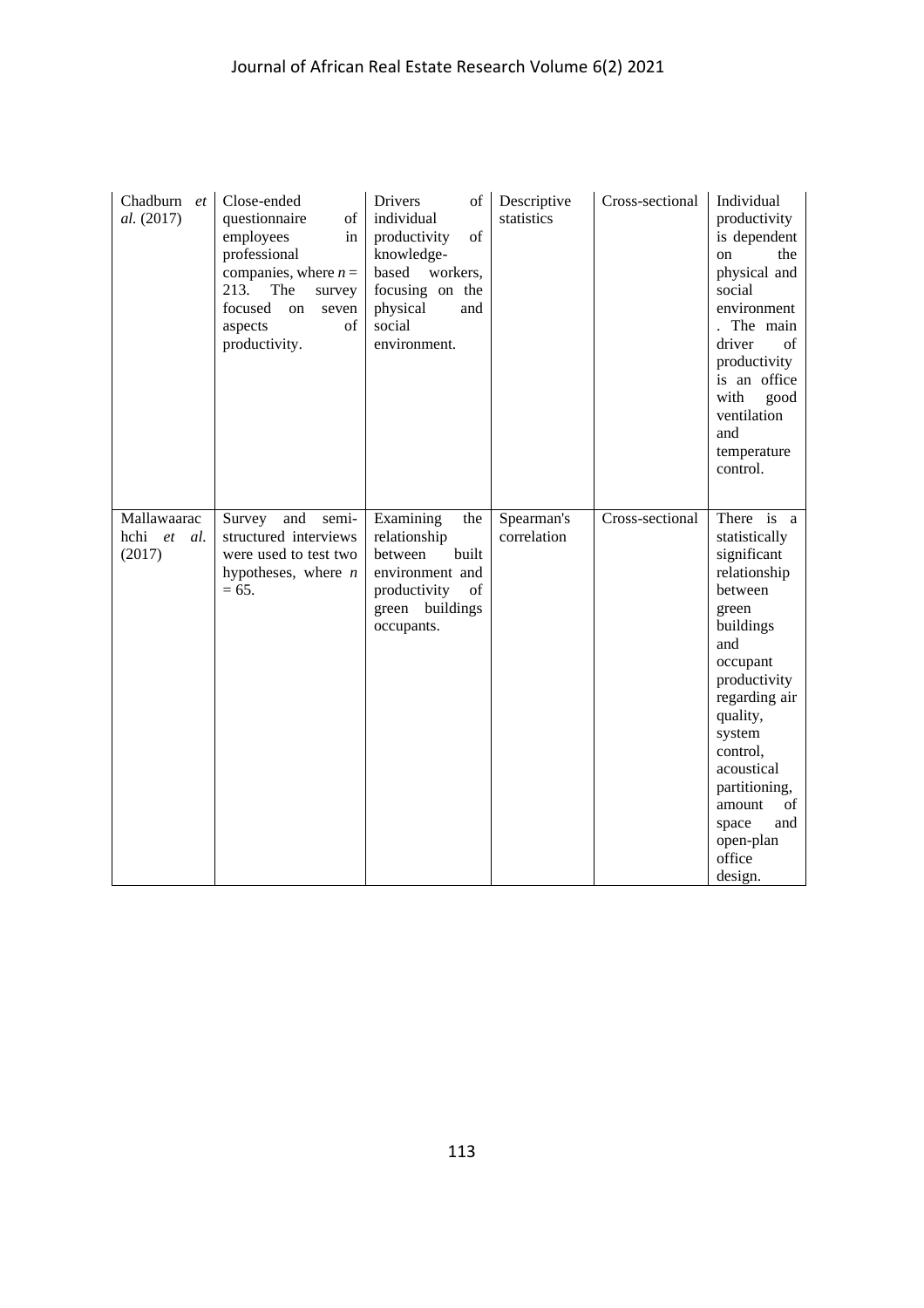| Newsham et<br>al. (2017)     | office<br>Analysis<br>of<br>building occupants $(n)$<br>$= 14,569$ in green and<br>conventional<br>buildings.<br>Occupant<br>productivity measures:<br>great place to work,<br>external<br>value,<br>management, happy to<br>here,<br>be<br>manager<br>assessed performance,<br>HVAC complaints.                     | Analysis<br>of<br>green<br>and<br>conventional<br>buildings.<br>The<br>main focus is<br>organisational<br>performance<br>across the data<br>set.                                                 | <b>Building</b><br>level - non-<br>parametric<br>Wilcoxon<br>signed-rank<br>test.<br>Employee<br>level<br>multivariate<br>analysis<br>οf<br>variance with<br>covariates<br>(MANCOVA<br>$\mathcal{L}$ | Cross-<br>sectional                                                                                      | Note:<br>not<br>all<br>green buildings<br>outperformed all<br>conventional<br>buildings.<br>Generally, green<br>buildings scored<br>higher regarding<br>job satisfaction<br>and<br>value<br>to<br>clients.<br>Green<br>buildings<br>also<br>tended to yield<br>higher<br>job<br>performance<br>assessments<br>conducted<br>by<br>managers.              |
|------------------------------|----------------------------------------------------------------------------------------------------------------------------------------------------------------------------------------------------------------------------------------------------------------------------------------------------------------------|--------------------------------------------------------------------------------------------------------------------------------------------------------------------------------------------------|------------------------------------------------------------------------------------------------------------------------------------------------------------------------------------------------------|----------------------------------------------------------------------------------------------------------|---------------------------------------------------------------------------------------------------------------------------------------------------------------------------------------------------------------------------------------------------------------------------------------------------------------------------------------------------------|
| Elnaklah<br>et<br>al. (2020) | POE of five green<br>buildings<br>and eight<br>conventional<br>buildings, $n = 502$<br>building<br>occupants.<br>The focus of the study<br>was measurement of<br>air<br>temperature,<br>CO <sub>2</sub><br>humidity,<br>concentration,<br>individual<br>productivity measured<br>by absenteeism and<br>presenteeism. | Investigation<br>into<br>the<br>of<br>comparison<br>IEQ quality of<br>green buildings<br>versus<br>conventional<br>buildings.                                                                    | Descriptive<br>statistics,<br>t-<br>test, Cohen's<br>d                                                                                                                                               | A longitudinal<br>study collected<br>data over three<br>campaigns<br>over<br>approximately<br>18 months. | Thermal comfort<br>in<br>green<br>buildings<br>is<br>superior<br>to<br>conventional<br>buildings.<br>Individual<br>productivity was<br>slightly higher in<br>the conventional<br>buildings, with<br>significant<br>no<br>difference<br>between<br>absenteeism and<br>presenteeism.                                                                      |
| et<br>al.<br>Lee<br>(2020)   | POE of occupants ( $n =$<br>367)<br>in<br>office<br>buildings $(n = 14)$ .<br>Main<br>measures<br>comprised: windows<br>from<br>view<br>desk,<br>temperature, humidity,<br>lighting<br>level,<br>daylight, air quality<br>indoor<br>and<br>environment.                                                              | Investigation<br>into satisfaction<br>and<br>health<br>symptoms<br>experienced by<br>users of green<br>refurbished<br>office buildings<br>compared<br>to<br>certified<br>new<br>green buildings. | Multivariate<br>analysis,<br>pairwise<br>analysis                                                                                                                                                    | Cross-<br>sectional<br>the<br>across<br>sample<br>of<br>took<br>approximately<br>two years.              | Both categories<br>of the building<br>had<br>superior<br><b>IEQ</b><br>compared<br>buildings that to conventional<br>buildings.<br>Refurbished<br>conventional<br>buildings<br>to<br>green-certified<br>buildings<br>exhibited similar<br>satisfaction and<br>health symptoms<br>relating to IEQ<br>to that of a new<br>certified<br>green<br>building. |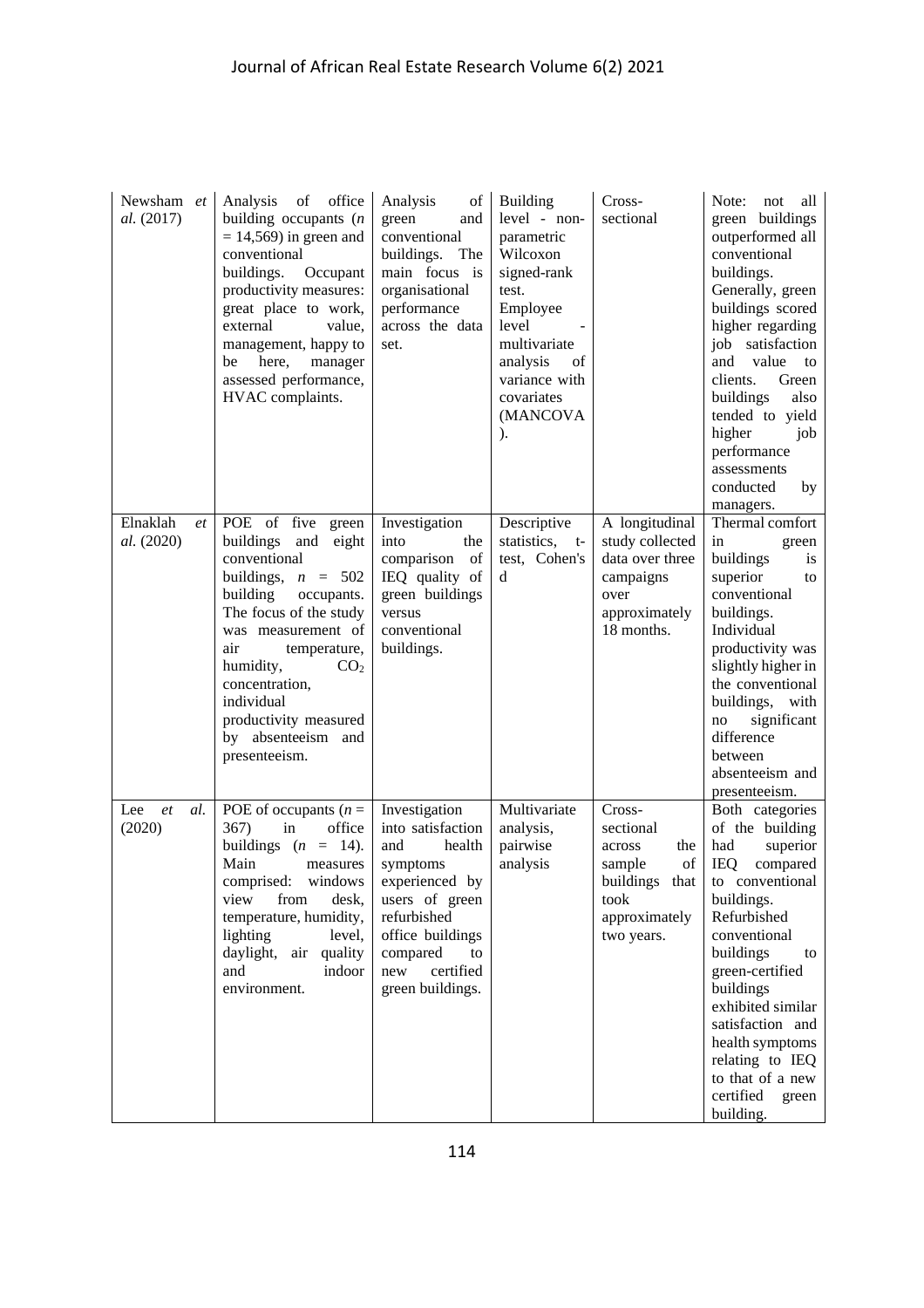**Table 3: Measure and corresponding application by other researchers**

| <b>Measure</b>               | <b>Application by previous researchers</b>                                      |
|------------------------------|---------------------------------------------------------------------------------|
| Ambient conditions (IEQ/IAQ) | Multiple approaches to measuring IEQ/IAQ. Hedge et al. (1996) focused           |
|                              | on temperature, lighting, glare, ventilation, internal drafts, insufficient air |
|                              | movement, dryness, humidity, ambient noise distraction, unpleasant air          |
|                              | odour, stale air, dusty air and electrostatic shock in a questionnaire to       |
|                              | assess perceptions of the IEQ in a sick building syndrome (SBS) study.          |
|                              | This questionnaire was used by Thatcher and Milner (2012, 2014b, 2016).         |
|                              | Another popular application for measuring IEQ/IAQ is the BUS (Gou et            |
|                              | al., 2013; 2014), which focuses on comfort, including assessing                 |
|                              | perceptions of temperature, light, noise, and air quality.                      |
| Spatial conditions           | The scale developed by Thatcher and Chunilal (2015) compared                    |
|                              | workspace type and quality was conducted when an organisation moved             |
|                              | from a conventional building to a green-certified building. This scale          |
|                              | consists of 13 items that showed good discriminant validity and internal        |
|                              | consistency reliability (Thatcher & Chunilal, 2015). The ergonomics             |
|                              | theory underpins the items, including frequency of use, functionality,          |
|                              | personal space, privacy and collaborative space (McCormick, 1970;               |
|                              | Orborne, 1982).                                                                 |
|                              | Candido et al. (2016) conducted a study that somewhat focused on spatial        |
|                              | comfort and individual space containing seven items based on the BOSSA          |
|                              | Time-Lapse IEQ questionnaire.                                                   |
|                              | Mallawaarachchi et al. (2017) partially looked at spatial quality. The focus    |
|                              | was on personal control workstations, distractions, privacy, office             |
|                              | instrumentality, space arrangement, office orientation and space                |
|                              | flexibility, based on similar items that were identified by Heerwagen           |
|                              | (2000).                                                                         |
| Location and amenities       | Currently, no validated scale exists to assess satisfaction with location and   |
|                              | amenities. Therefore, a scale will be developed and pilot-tested that           |
|                              | assesses the critical amenities as identified by Alker et al. (2014). A draft   |
|                              | version of possible questions was included as an Appendix to the Alker et       |
|                              | al. (2014) report, but this has not been empirically tested. The questions      |
|                              | that focused on location pertained to the office's proximity to different       |
|                              | transport routes, nodes and commute times. The questions that focus on          |
|                              | amenities include showers, storage facilities for bicycles and clothes,         |
|                              | quality of food at the office, and proximity of external amenities such as      |
|                              | shops.                                                                          |
| Comfort                      | A POE was deemed an appropriate tool for assessing comfort by Bordass           |
|                              | and Leaman (2005) as it provided a feedback mechanism. Therefore the            |
|                              | following researchers listed in T-table 1 applied a POE and/or a BUS:           |
|                              | Leaman and Bordass (2007); Gou, Lau and Chen (2012); Gou and Siu-Yu             |
|                              | Lau (2013); Gou et al. (2013); Thatcher and Milner (2014a); Elnaklah et         |
|                              | al. (2020).                                                                     |
|                              | Another method of measuring comfort was to conduct simulated                    |
|                              | experiments that intentionally changed the indoor environment (Wargocki         |